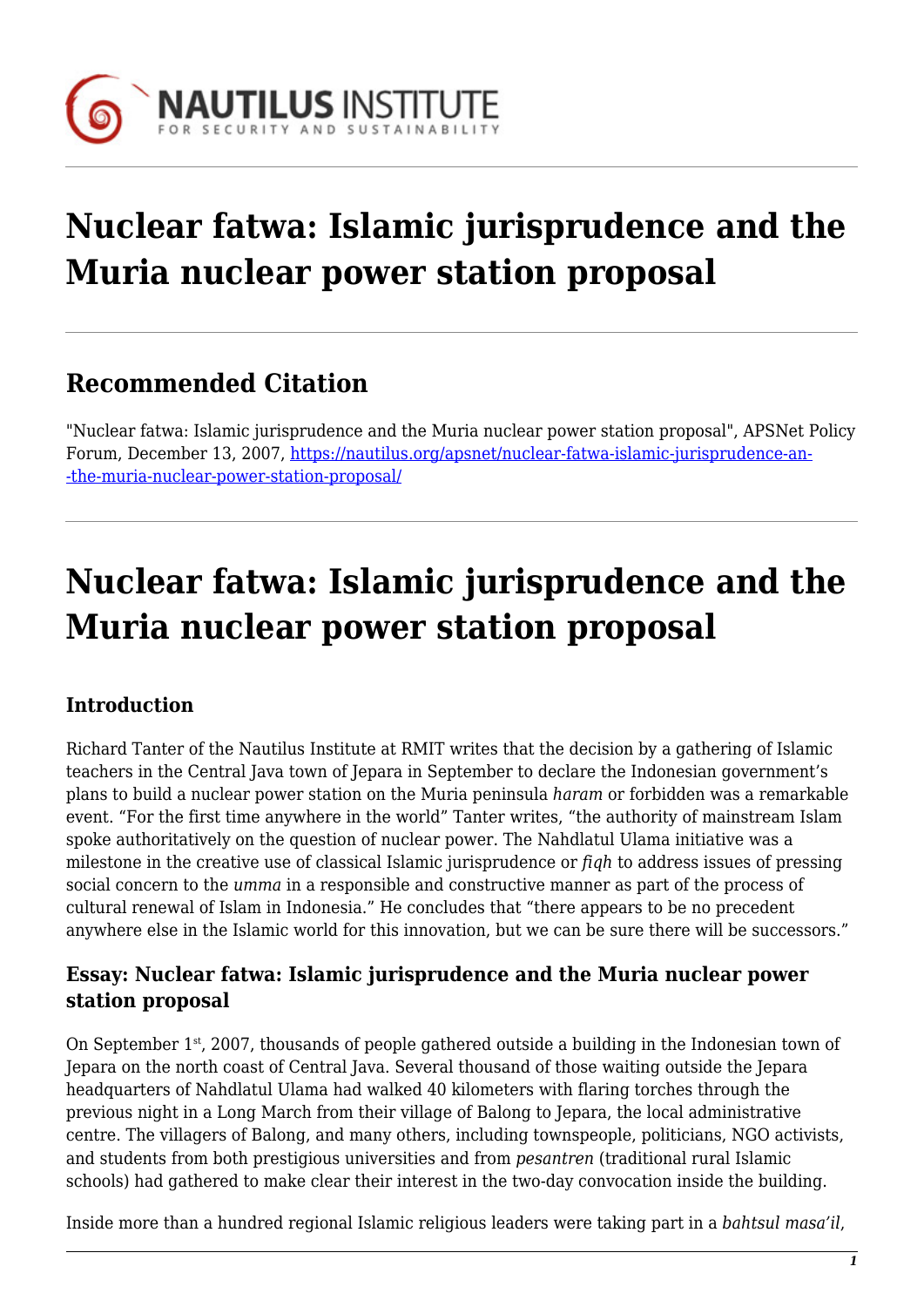<span id="page-1-0"></span>a traditional style of meeting characteristic of Nahdlatul Ulama, to listen to government ministers, senior officials, scientists, lawyers, sociologists, and activists speak for and against the Indonesian government's plan to build a nuclear power station nearby at Balong on the Muria peninsula[.\[1\]](#page-15-0) After this debate between proponents and opponents, the gathered *ulamas* would then retire to consider the issue from the perspective of Islamic religious jurisprudence, and reach a verdict.

<span id="page-1-1"></span>At a press conference early on the afternoon of the following day, September  $2<sup>nd</sup>$ , the spokesperson for the *bahtsul masa'il* organisers announced that the meeting of Religious Experts Concerning the Muria Nuclear Power Plant had made the strongest possible finding against the government plan, determining that the Muria proposal was *haram* – forbidden[.\[2\]](#page-15-1)

Within a day, the news had spread literally around the world: mass media, as well as the specialist nuclear industry media, in Indonesia, the United States, and Australia reported that Islamic leaders in Indonesia had issued a *fatwa* condemning a nuclear power plant. The shock was understandable, because the issuing of the fatwa was significant on three quite distinct planes.

Firstly, the decision marked the public coalescing of a potent network of opposition to the Indonesian government's plans that brought together the dominant religious community of the country with other local civil society, business and political groupings, and bolstered them with networks of influence linking village activists to the salons of Jakarta politics. Secondly, for the first time anywhere in the world, a mass organisation from within the mainstream of Islam spoke authoritatively on the question of nuclear power. And thirdly, the Nahdlatul Ulama initiative was a milestone in the creative use of classical Islamic jurisprudence or *fiqh* to address issues of pressing social concern to the *umma* in a responsible and constructive manner as part of the process of cultural renewal of Islam in Indonesia.

#### **The Muria nuclear power plant proposal**

<span id="page-1-2"></span>For more than three decades successive Indonesian governments have announced an intention to build one or more nuclear power stations on the Muria peninsula on the north coast of Java.[\[3\]](#page-15-2) The peninsula, which juts out into the Java Sea in a line north of Jogjakarta, is dominated by the 1602 metre high volcano, Gunung Muria. The rich alluvial plains that fan out from the mountain are home to the centres of Indonesia's tobacco industry at Kudus and its furniture industry at Jepara. Not surprisingly, the tobacco industry, led by the giant PT Djarum, is deeply concerned about the threat to its image from the development of the nuclear power station.

Government planning for a nuclear power station on the Muria Peninsula has been a protracted, stop-start affair drawn out over three decades, with three serious attempts to get the project up. The first, in the 1980s, was defeated by a combination of Ministry of Finance opposition and military antagonism to its principal backer, the then Minister of Technology and Research B.J.Habibie, together with opposition from the World Bank. The second attempt in the mid-1990s foundered in the fiscal and political collapse of the New Order state that flowed from the 1997 Asian currency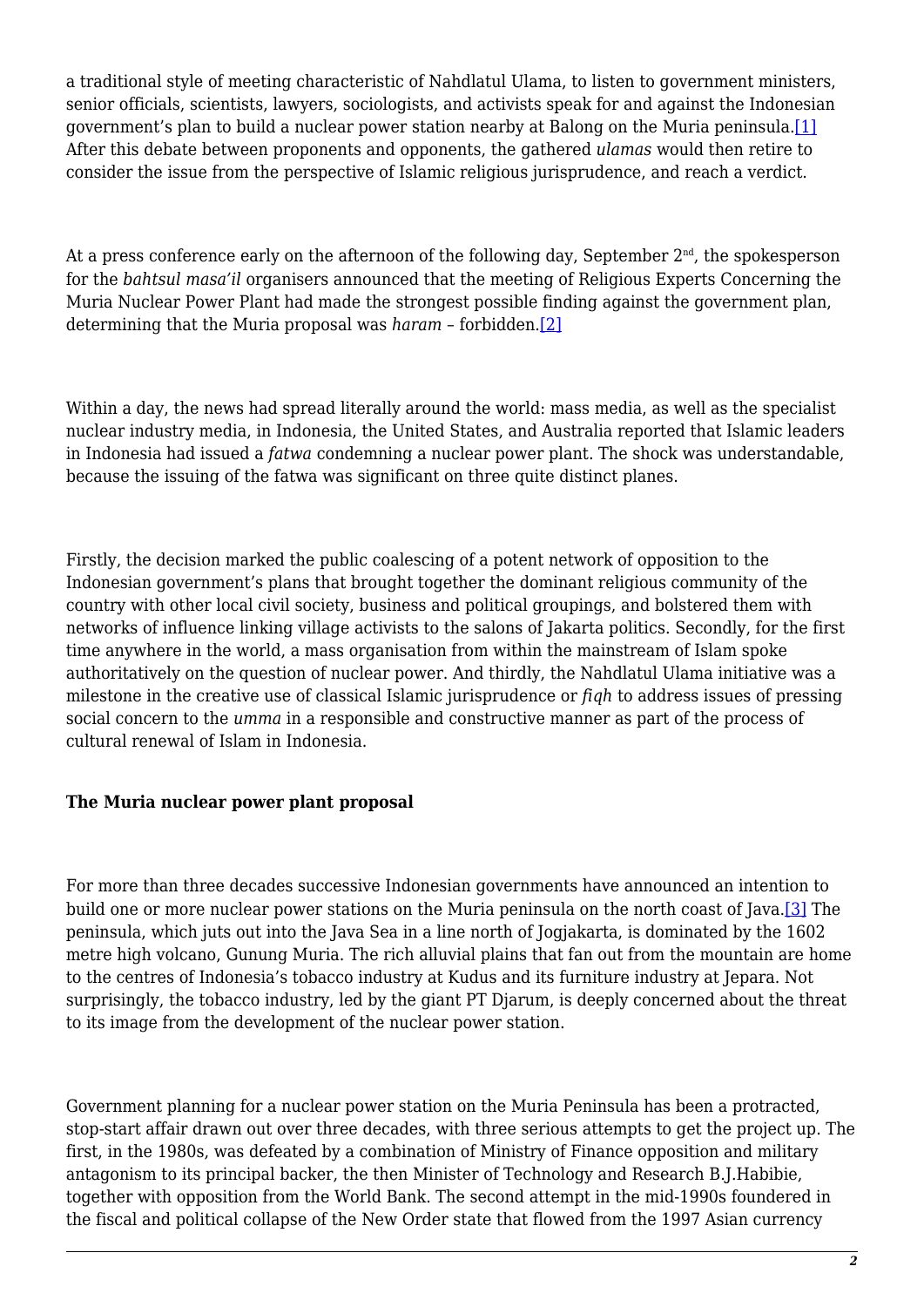crisis. In 2004-5 the National Nuclear Energy Agency (Batan) once more began publicly to press the case for nuclear energy, and nuclear energy was authorised as part of the nation's planned energy mix for the following decade. In January 2006 a presidential decision by President Susilo Bambang Yudhuyono determined that "new" energy sources including nuclear power would make up five per cent of the nation's electricity supply by 2025. In July the head of Batan announced that the Muria peninsula remained the agency's choice as a site for the first of four 1,000 MW reactors, and that a government plantation in the village of Balong would be the specific site.

A number of site studies were carried out over the years by Batan, the International Atomic Energy Agency (IAEA), and their contractors, to increasing local alarm and antagonism. Within the village of Balong, a community association opposing the nuclear power station proposal grew to a substantial size, and was well-connected to both regional- and national-level environmental non-government organizations and political groupings. Batan's minimalist approach to local community consultation reached its nadir with the building of a seismic and wind survey station in Balong a little over a kilometer from the planned power station site. The research station was constructed in 2005 on several hectares of cleared ground, and consisted of a brick instrumentation building the size of a small house, a huge mast perhaps one hundred meters high for wind measurements, and a number of small structures housing seismic instruments. Although the purposes of the station's work were in fact benign within the context of the planned power station, little explanation was offered to locals, and visits discouraged. Community hostility and suspicion towards the small research station as the palpable local symbol of the giant planned power station crystallised in mid-2007 when the daughter of former president Abdurrachman Wahid, Yenni Wahid, visited the site. The night before the visit the research station was closed, its premises stripped of instrumentation, and even the official sign announcing its title and auspices painted over.[\[4\]](#page-15-3) Community opposition welled up in a series of demonstrations and marches culminating in the Long March to Jepara on the night of August 30- September 1.

#### <span id="page-2-0"></span>**Nadhlatul Ulama**

The Muria peninsula, like most of Central and East Java, is densely populated, with major roads linking its towns to the surrounding region lined with houses and shops and small factories in a seemingly continuous urban strip. The peaks of Gunung Muria rise up out of the alluvial plain of the peninsula, looking like the island the peninsula once was less than two hundred and fifty years ago. Jepara is a town of about 100,000 people – small by Javanese standards – and a rich one. It is the administrative and political centre of the *kabupaten* of Jepara, the administrative unit below province-level, with a local administration headed by a *bupati* appointed by the central government, and a locally elected legislative assembly*.* The region's wealth is built on the furniture trade, originally fed by the now decimated teak and mahogany forests that grew abundantly in the volcanic soil. Closer to Muria itself, the centre of Indonesia's kretek tobacco industry is centred on the nearby town of Kudus.[\[5\]](#page-15-4)

<span id="page-2-1"></span>Indonesian Islam is distinctive in a number of respects, but most importantly in its degree of pluralism and accommodation to local, pre-Islamic, custom. Four categories, made up of two polarities, have usually been used to understand contemporary Indonesian Islam: *abangan*, *santri*, traditionalist and modernist. Hooker and Fealy concisely summarise the current scholarly consensus of this core understanding of Islam in Indonesia: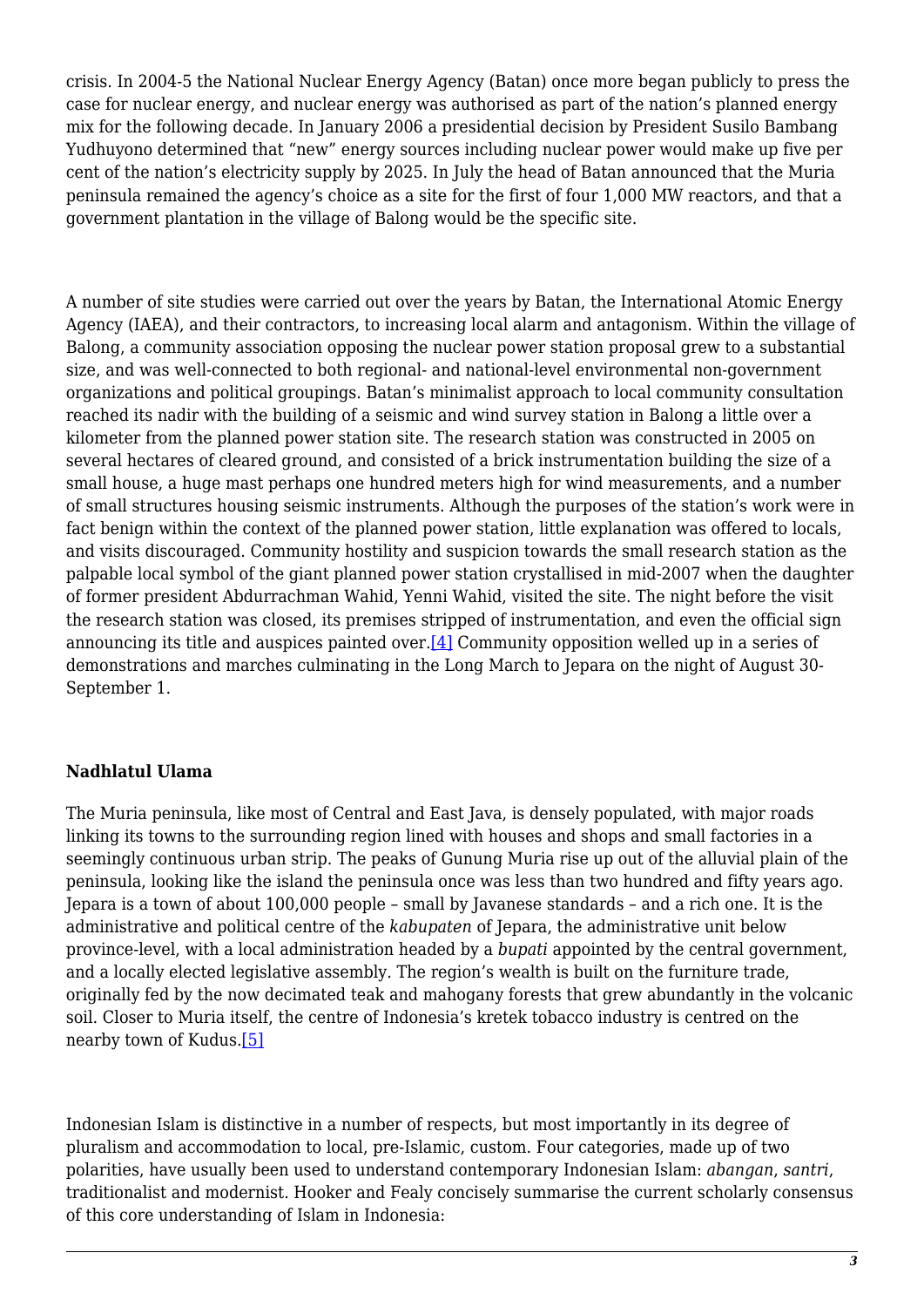*Santri* and *abangan* are terms used to denote relative piety…*Santri* Muslims are those who seek to adhere strictly to the ritual and legal requirements of Islam. They are likely to pray five times a day, fast during the holy month of Ramadan, pay the wealth tax (*zakat*), and, if able, undertake the pilgrimage to Mecca. For these Muslims, Islam is a central if not defining part of their lives. *Abangan* Muslims are nominal or less orthopractic Muslims. This category ranges widely, from those who seldom if ever attend to Islamic devotions to those who lead rich but highly syncretic religious lives in which Islam is blended with other religious or spiritual observances[.\[6\]](#page-16-0)

<span id="page-3-0"></span>The terms 'traditionalist' and 'modernist' apply only to *santri* Muslims. They denote primarily a doctrinal divide, but one that is often overlaid with socio-economic, political and cultural content. Traditionalists have two defining characteristics: they seek to preserve the authority of medieval Islamic scholarship, and they tend to be more tolerant of local customs. In practice this entails, first a strict adherence to one of the four classical Sunni law schools, … and second, a willingness to combine local mystical and spiritual practices with the more orthodox elements of Islam. …The orientation to classical jurisprudence and legal schools reflects a view that the scholars of that period possessed an erudition unrivalled in subsequent centuries and that their teachings offer the most authoritative interpretation of how Islam should be practised[.\[7\]](#page-16-1)

<span id="page-3-1"></span>Nahdlatul Ulama is the largest and most important 'traditionalist' Islamic organisation in Indonesia, with some 35-40 million claimed members, and NU is overwhelmingly dominant in this part of Java. Jepara and the surrounding region is famously Islamic, home to the claimed graves of some of the "saints" (*walis*) who brought Islam to Java five hundred years ago through the port towns of northern Java, and who have their own following as intermediaries between God and humans in a region where Islam is both strong and tolerant of local pre-Islamic customs.

Despite important shifts in doctrine and social outlook that have undermined the apparent certainties of the "traditionalist" label, NU is an overwhelmingly rural and Javanese organisation. Describing NU in terms highly salient to the Jepara region, one close observer of NU remarked that the organisation, eight decades after its founding, is

still best seen as an alliance of scholars, their pupils and extended families with a backbone of prominent *ulama* known as *kiai*. Some of these *kiais* run *pesantrens*, oversee Sufi brotherhoods (*tarekat*), and even patronise the activities of a range of nongovernment organisations[.\[8\]](#page-16-2)

<span id="page-3-2"></span>From 1952 to 1984 NU actively participated in party politics. In 1984, its then chairman Abdurrachman Wahid, led a movement to take NU out of party politics and to re-constitute it as a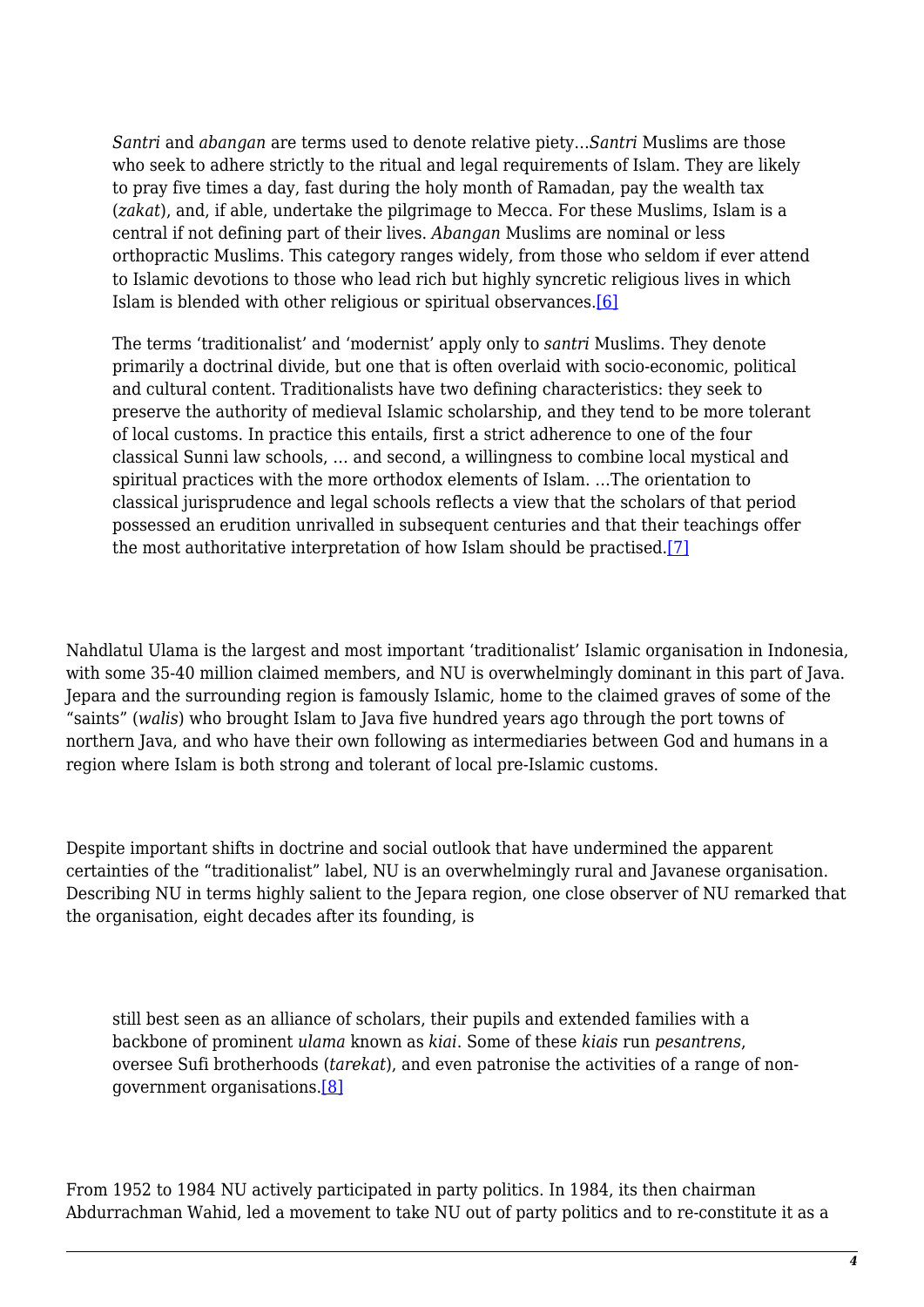social organisation. Wahid's move was partly an attempt to disentangle and distance the organisation's corrupt party wing from the snares and temptations of court politics in the New Order dictatorship, and partly a step in a process of cultural regeneration of both NU and Indonesian Islam as whole. This process of regeneration, the development of what came to be known as "cultural Islam", went well beyond NU, and was in turn part of the process of breaking down the simple "traditionalist-modernist" divide:

The movement was 'cultural' in that it eschewed formal political activity and sought to advance the interests of Muslims through intellectual, educational, social and artistic means. Rather than imposing 'Islamic values' via the State, exponents of cultural Islam wanted to make people better Muslims by appealing to their minds and sensibilities…For many in this cultural movement, this involved rethinking 'Islamic knowledge' and developing innovative ways of applying the faith to make it more relevant to contemporary life. Young intellectuals produced new Islamic-based theories on such wide-ranging issues as gender equality, environmental protection, human rights, religious tolerance and democratisation[.\[9\]](#page-16-3)

<span id="page-4-0"></span>All of these characteristics of Nahdlatul Ulama today – the organisation through *ulamas* and *pesantren*, the adherence to classical jurisprudence, the embrace of NGO organisational activity, the rethinking of Islamic knowledge, and the attempt to tackle current pressing social and cultural issues – all facilitated the capacity of the Jepara branch and the Central Java division of the organisation to bring the tool of Islamic jurisprudence to bear the question of the Muria peninsula nuclear power station proposal in an unprecedented and highly creative way.

#### **Fatwas and Islamic jurisprudence**

The judgement by the religious scholars present at the NU Jepara *bahtsul masa'il* that the Muria nuclear power station proposal is *haram* or prohibited was a *fatwa*. A *fatwa* is an opinion, given as a formal answer to a question on a point of law or dogma by a person or body with the authority to do so. It is an exercise in religious jurisprudence (*fiqh*) in which

<span id="page-4-1"></span>the challenge for the fatwa-giver is to maintain the centrality of divine Revelation but at the same time determine individual duty in a practical way.[\[10\]](#page-16-4)

<span id="page-4-2"></span>Historically *fatwas* were usually issued by learned and respected individual scholars. Increasingly they are a collective affair in Indonesia, reflecting the ongoing indigenous developmental path of Indonesian Islam and the institutionalisation of Islam both in its own right and from its interaction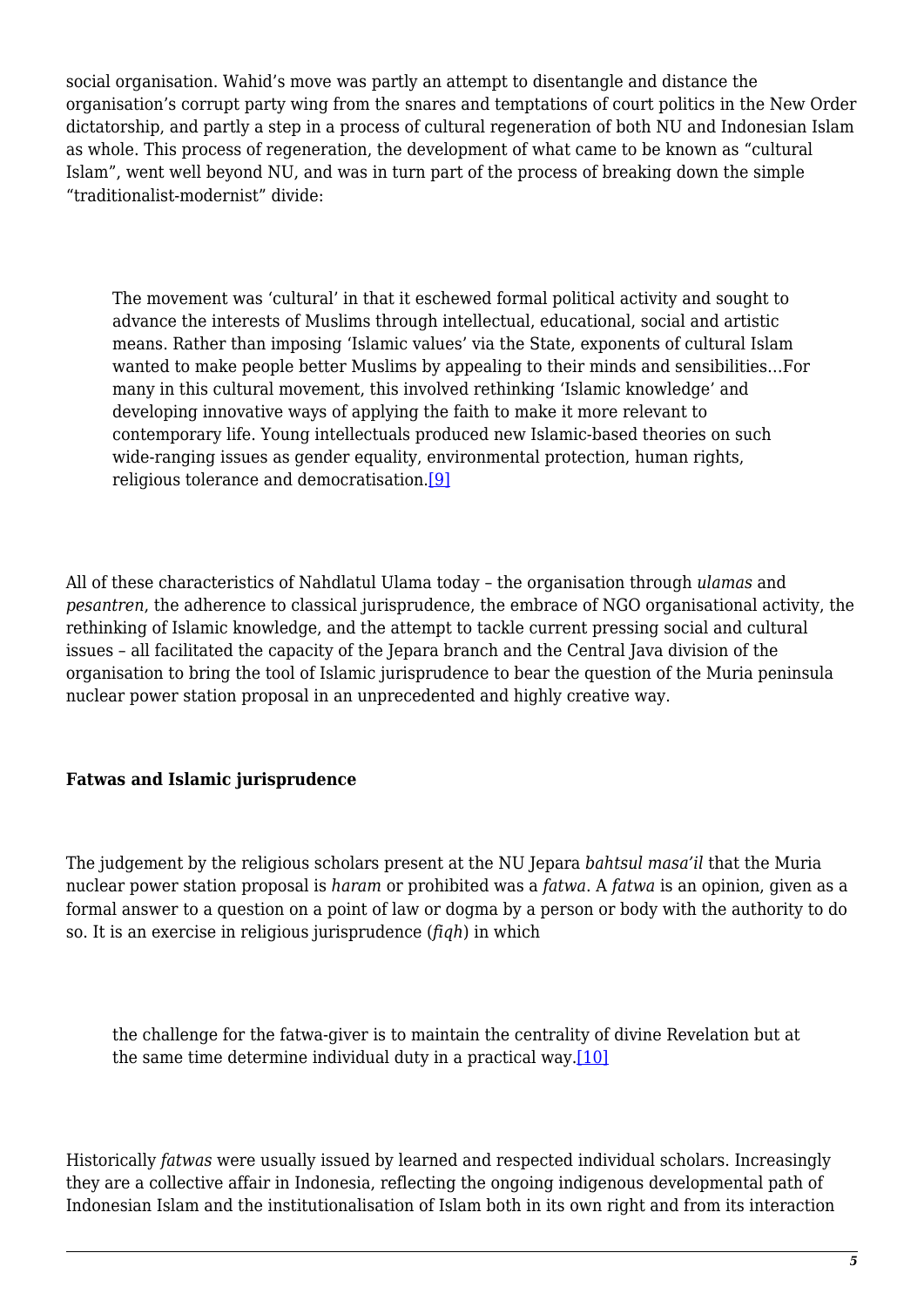<span id="page-5-0"></span>with the nation-state[.\[11\]](#page-16-5) In Indonesia today, *fatwas* are mainly issued by four national-level religious bodies, including Nahdlatul Ulama, its modernist counterpart Muhammadiyah, the somewhat sectarian Persatuan Islam (Persis), and the government-established and -funded Majelis Ulama Indonesia (MUI, Council of Indonesian Religious Teachers)[.\[12\]](#page-16-6) NU has issued more than 400 *fatwas* or "decisions" (*keputusan*) since its founding in 1926, and continues to do so with some frequency. The decisions cover a wide range of subjects, many of which are social issues of importance and complexity. In 1994, for example, NU issued nine fatwas,

of which three are on organ transplants and contraception, one on the Haj (which discusses Indonesian pilgrims in Saudi Arabia), one on government and minimum wage, one on employment of women outside the home, one on contracts, one on public land, and one on pollution as a crime.[\[13\]](#page-16-7)

<span id="page-5-1"></span>The rules for formulating *fatwas* have themselves been the subject of debate for centuries, and not least within NU throughout its history. These rules address the questions of which texts are permissible to use, and how they are to be used (including the relation between revelation and reason, and the appropriate forms of reason); what procedures are to be used in answering problems; matters of competence and review by different levels of the organisational hierarchy; the framework for analysing issues; and the correct procedures for choosing pinions and making authoritative determinations.[\[14\]](#page-16-8) Hooker's summary of the current stipulated NU analytical framework for discussion of social issues describes the expectations that the *ulamas* gathered in Jepara brought to their discussion of the Muria nuclear power station plan:

- <span id="page-5-2"></span>❍ Analysis of the problem (the cause of the problem is considered from a number of factors): economic, cultural, political and other social factors.
- ❍ Analysis of the effect (positive and negative) which have arisen from this case and the law should be considered from a number of different aspects: socio-economic, sociocultural, sociopolitical, and so on.
- ❍ Legal analysis (the legal opinion regarding a certain case after the background and effects in all areas are balanced). Besides the formal legal decision, the decision should consider the positive opinion of Islam and law…
- ❍ Analysis of action, role and warnings (what must be done as a consequence of the legal opinion. Who must do it, when, where, etc. and what mechanism must be put in place to ensure all goes according to plan): the political path (influencing government policy), the cultural path (increasing awareness among people via the mass media), the economic path (improving social welfare), other social paths (improving the health of the populace, environment, etc.) $[15]$

#### <span id="page-5-3"></span>**The Jepara fatwa process**

Batan's announcement in July 2006 that Balong was the specific site chosen for the first of four nuclear power stations on the Muria peninsula triggered much greater levels of local concern, and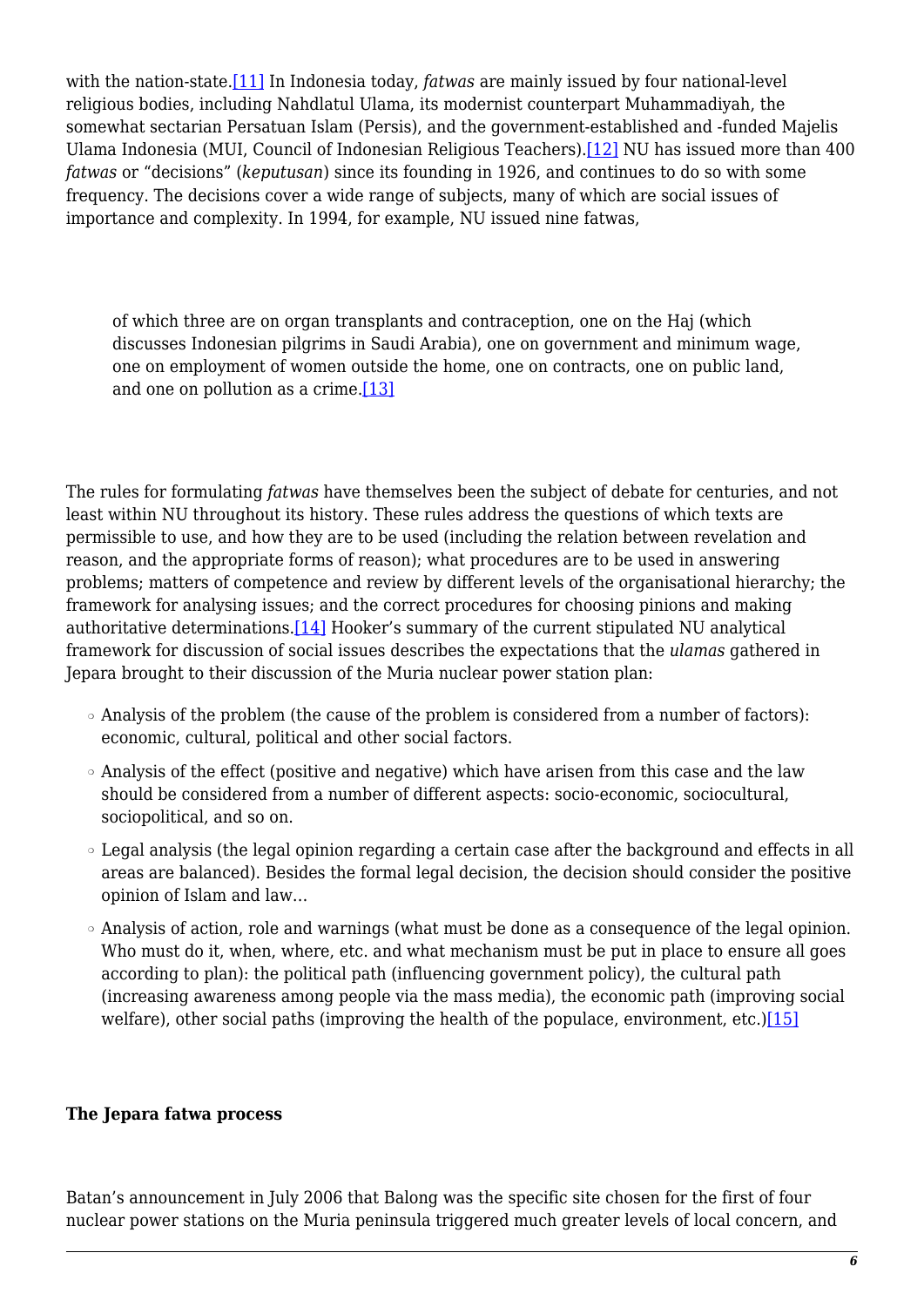<span id="page-6-0"></span>an approach by villagers to NU. In fact, local and regional NU bodies had themselves been concerned about the nuclear power plant proposal for more than two decades. As far back as the mid-1980s the head of the Central Java division of NU, KH Mochamad Amin Sholeh, and father of the present head of the Jepara branch of NU, KH Nuruddin Amin, had made a statement opposing the first Habibie version of the proposal[.\[16\]](#page-16-10) A number of the NGOs active on the question of both environment generally and nuclear power in particular, both regionally and nationally, are NUaffiliated[.\[17\]](#page-16-11)

<span id="page-6-1"></span>In July the Nahdlatul Ulama Jepara branch and Central Java division announced the holding of a public discussion and debate on the Muria power plant issue to be held in Jepara at the beginning of September. The trigger for the proposal was the evident rising concern amongst members of the Islamic community of the region. The basic purpose of the meeting and the NU's sense of its own role were clearly spelled out:

This intensive dialogue and debate based on religious law is important to disentangle a number of issues that have concerned people for a long time, and to clarify information in support of beneficial aspects the nuclear power plant *(kemashlahatan)* and information on negative aspects of the nuclear power plant *(kemadlaratan)*. In this respect, the role of Nahdlatul Ulama (NU, the Awakening of the Religious Scholars) is a strategic one, as a mediator and facilitator of a balanced dialogue between groups for and against the proposal. For this reason, NU hopes to be able to make efforts towards strengthening community capacity so that the community is capable of taking a comprehensive and fair-minded approach to the nuclear power plant proposal.

The planning document stressed the aims of generating a balanced discussion, one that contributed to a partnership between civil society and government, and that developed the capacity of community organisations for public service. The planners specified outputs including

- ❍ "a complete and comprehensive explanation" from the government of its plans;
- ❍ "a full and transparent explanation by nuclear experts, social-cultural observers, and religious figures of the positive and negative aspects" of the proposal;
- ❍ "an accurate, genuine and fair understanding of the plan for the development of the Muria nuclear power plant among stakeholders"; and
- ❍ "guidance and recommendations emanating from the Bahtsul Masa'il forum, as a guide for the people in making their judgement about the positive and negative aspects of the Muria nuclear power plant plan."

The dialogue and the debate was to be divided into two sessions.

In the first session, representatives of the government (as the initiator of the Muria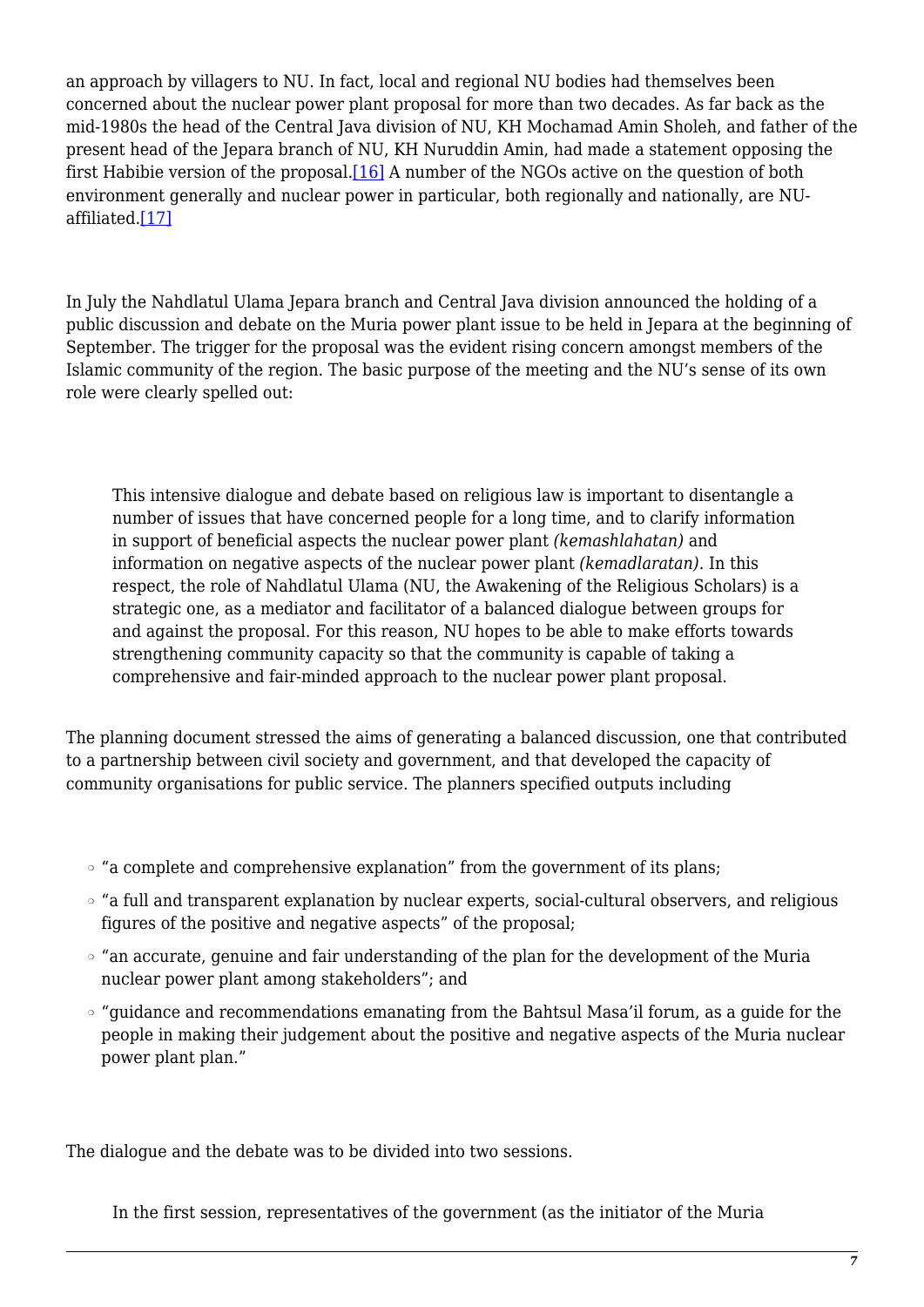nuclear power plant plan), nuclear specialists, social-cultural observers, and religious leaders will be present. This first session will aim at a sharing of information by the resource persons, both those from the government side as well as various nuclear specialists, social-cultural observers, and religious figures, to ensure that public dialogue with general public.

The focus in the second session will then be on debate concerning the balance of positives and negatives of the Muria nuclear power plant plan from the point of view of religious jurisprudence. This second session will feature specialists in religious law from various parts of Central Java. It is hoped that the recommendations emerging from this discussion forum will be able to be used by all parties having sincere and genuine concerns and views about the Muria nuclear power plant plan.

Three types of participants were expected, all of them on an ambitious scale:

- 1. 150 prominent members of the wider community, religious figures, young people, students and women will participate in the Seminar about the Muria nuclear power plant plan.
- 2. 100 Kiai and Ulamas from Central Java will participate in the Debate on the application of the religious law to the Muria nuclear power plant plan.
- 3. About 10,000 people from around Jepara and Kudus will participate in the Public Dialogue and Public Investigation/ Recitation as part of the 81st Anniversary of NU.

All of these preparations over several months were to set the occasion for the assembled kiais to answer three questions for the guidance of the community:

1. From the perspective of religious law, do the positive aspects of the nuclear power plant project outweigh the negative aspects?

2. If the positive aspects predominate, how should the project proceed? If the negative aspects predominate, who is responsible for stopping it, and how is this to be done?

3. Who is responsible for the well-being of the community for the overall impact of the Muria nuclear power plant?

#### **The Bahtsul Masa'il**

The organisers' ambitious hopes for a large presence at the discussion and debate were fulfilled, jump-started by the arrival early on the morning of the first day by some five thousand villagers who had marched from Balong, the planned site of the power plant. The villagers had set out from Balong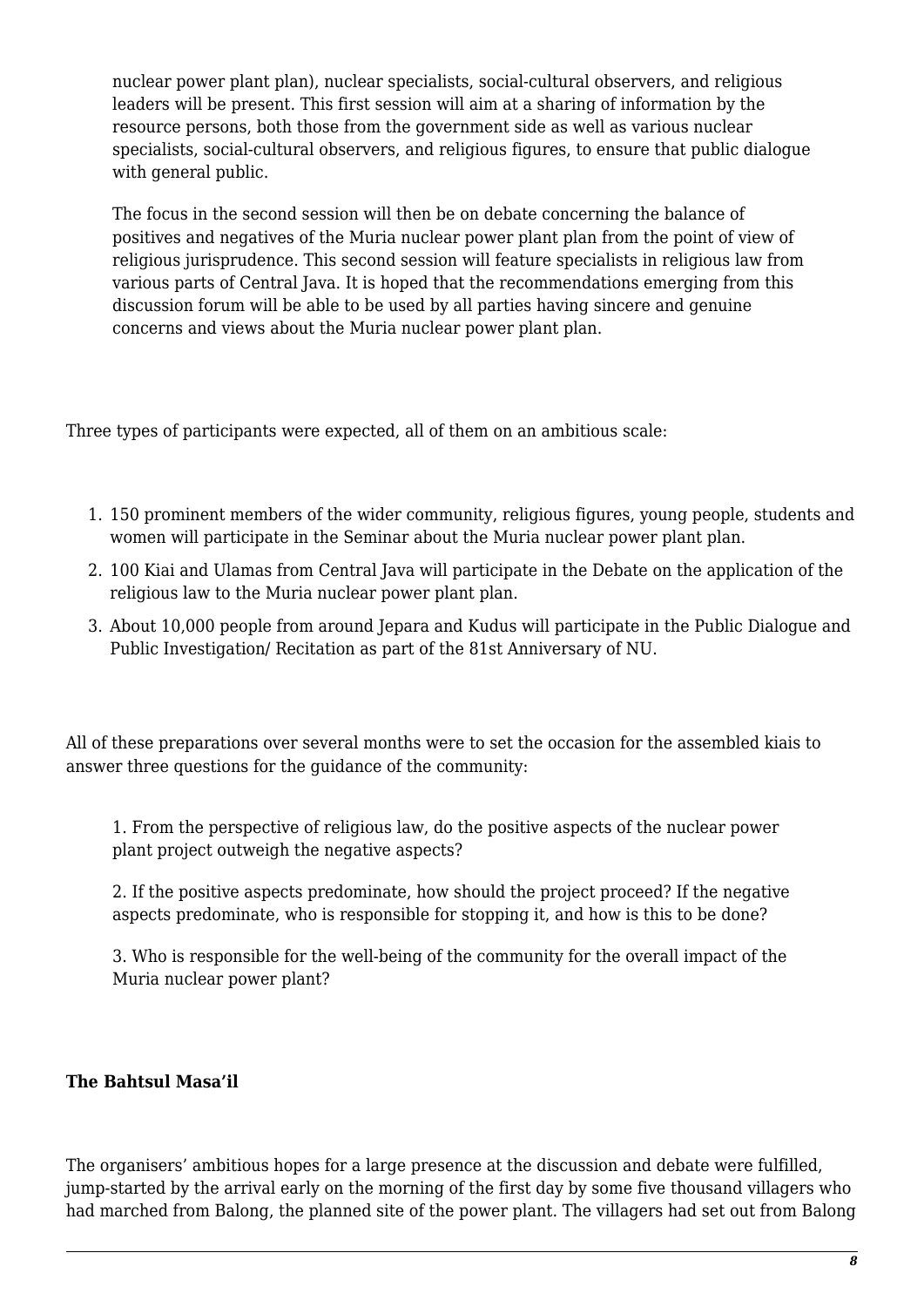the previous afternoon, carefully marshalled to restrict onlookers joining the march lest agent provocateurs disrupt its peaceful intent. As the villagers walked the route from Balong to Basri and on to Jepara onlookers gave the marchers food and water, sometimes helping out with children. After midnight the march halted for the night in the grounds of a large mosque just outside Jepara. In the cool of the early morning the march moved into Jepara to take up its station in front of the NU Jepara branch building[.\[18\]](#page-16-12)

<span id="page-8-1"></span><span id="page-8-0"></span>After prayers and greetings, the meeting opened with a keynote presentation by the Minister for Research and Technology, Dr Kusmayanto Kadiman[\[19\],](#page-16-13) who had been allocated two hours in the programme to open the government case. Through the afternoon Kadiman was followed by senior officials from the National Nuclear Energy Agency, the Nuclear Regulatory Agency, the Department of Research and Technology and the Department of Energy and Mineral Resources, and five other specialists speaking from the perspective of nuclear physics, biology, law, religion and culture, and social issues. In these two sessions the assembled kiais listened to the expert speakers and asked questions, but did not themselves take part in the discussion.[\[20\]](#page-17-0)

<span id="page-8-2"></span>In the evening the group of about one hundred ulamas began the *fiqh* debate proper (*mubahatsah*). They were accompanied by four advisors, two supporters of the government plan, and two opponents, who were present to speak only in answer to questions from the ulamas. The meeting was led by KH Drs. Nadjib Hasan from the NU Central Java Regional Board, one of the eleven organisers of the event. The session began with an expression of opinions after listening to the expert debate, before settling down to the main business of the night: an examination of relevant statements in the Koran and the Sunna (the sayings of the prophet recorded in the *hadith*), and principles and precedents in the accredited texts in jurisprudence in cases where the Koran and *hadith* were less than evidently applicable.<sup>[\[21\]](#page-17-1)</sup>

<span id="page-8-3"></span>Apart from the unlikely suggestion that support for the Muria nuclear power plant proposal was obligatory, it was open to the *mubahatsah* to make one of four recommendations:

- that the proposal is *haram* or prohibited;
- <span id="page-8-4"></span>• that the proposal is *makruh* or "permissible but repugnant"[22]:
- that the proposal is *murbah* or acceptable or neutral; or
- that the proposal is *mandub* or recommended.

If the decision of the *bahtsul masa'il* was to have any significance for the wider Indonesian Islamic community, much would depend on the precise domain of the recommendation: for example, whether it applied to the issue of nuclear power as a whole, or this proposal in particular. In the world of serious and learnedly opinionated world of Islamic jurisprudence, more would hang on the rationales and references adduced in support of the decision.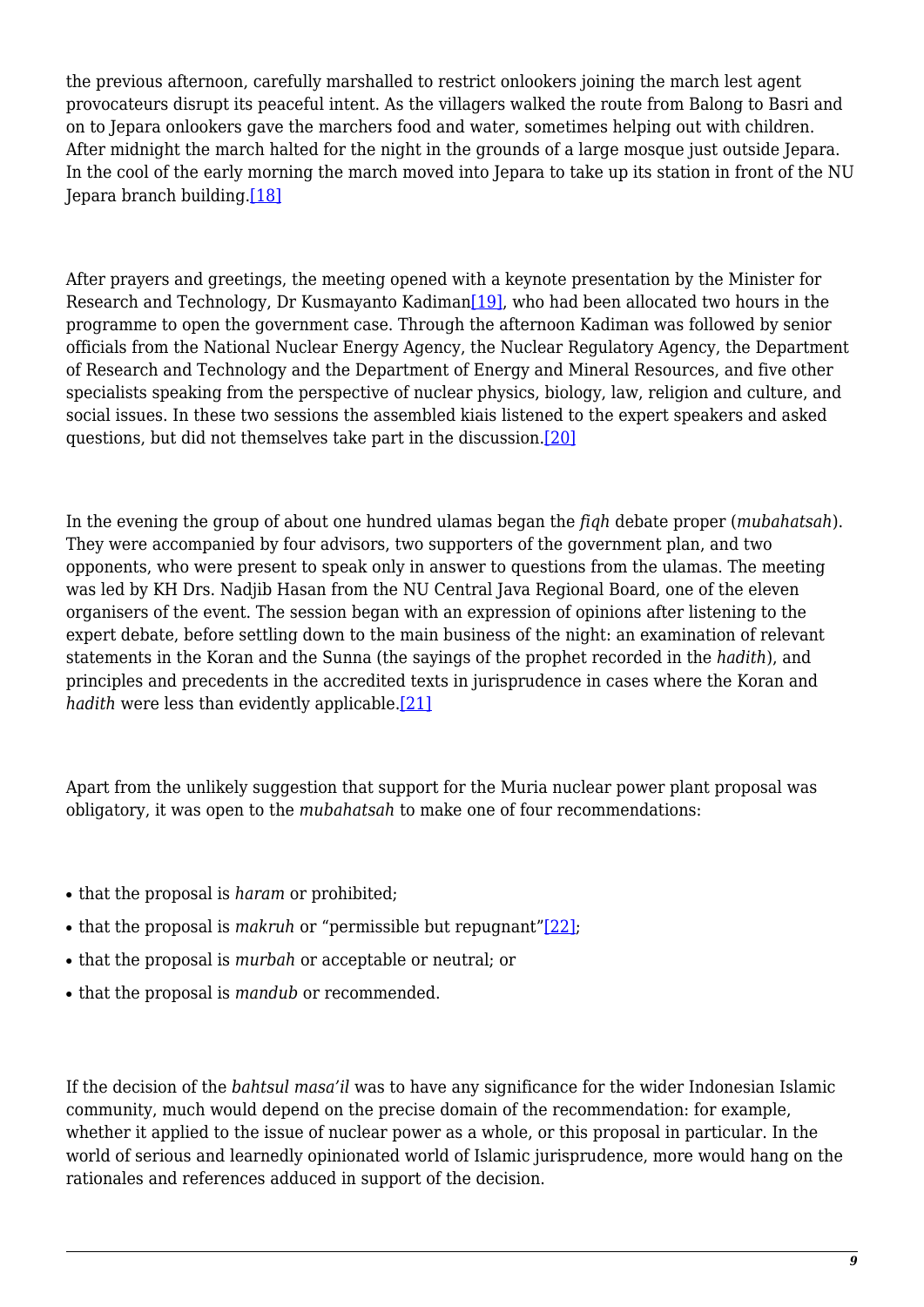#### **The fatwa decision**

<span id="page-9-0"></span>The decision announced the following day began by clarifying the issue of domain[\[23\]](#page-17-3):

This plan is viewed from the interests of the people of Jepara, as an issue of *waqi'iyyah* or an issue specific to the context of Jepara and its environs.

It then established two key points of reference – a legal philosophy of religious utilitarianism, and a hierarchy or priority of needs, beginning with a principle

to maintain the positive aspects and obviate the negative. From this principle, the policy that involves the needs of the lives of the community, including basic needs, secondary needs, and tertiary (or extravagant) needs, must accommodate three main concerns, namely (1) the order of life; (2) the fulfilment of needs, and (3) accordance with Islamic law *(syariah).* The positive and negative aspects are not just a matter of presumption *(mauhumah),* but in this context have a clear legal reference *(muhaqqaqah).*

The *mubahatsah* announced its determination in two parts, each supported by Arabic language references to the Koran and *hadith*. Firstly the meeting determined that

the development of the Muria nuclear power plant is forbidden in Islamic law, because while the Muria nuclear power plant project has within it both positive and negative aspects, the disadvantages predominate. Accordingly then the principle of preventing the negative aspects must take precedence, in accordance with the rule "*dar'u almafasid muqaddam 'ala jalb al-mashalih*".

The decision then cited both positive and negative aspects of the proposal which it had balanced to make its judgement. The question of long-term safe disposal and storage of radioactive waste was the first of four negative concerns cited, followed by concern with the potential local and regional environmental consequences of the plant's operation (for example the impact on heated cooling water on local fishing grounds). A third concern was the lack of financial clarity about the project, and in particular future potential costs, especially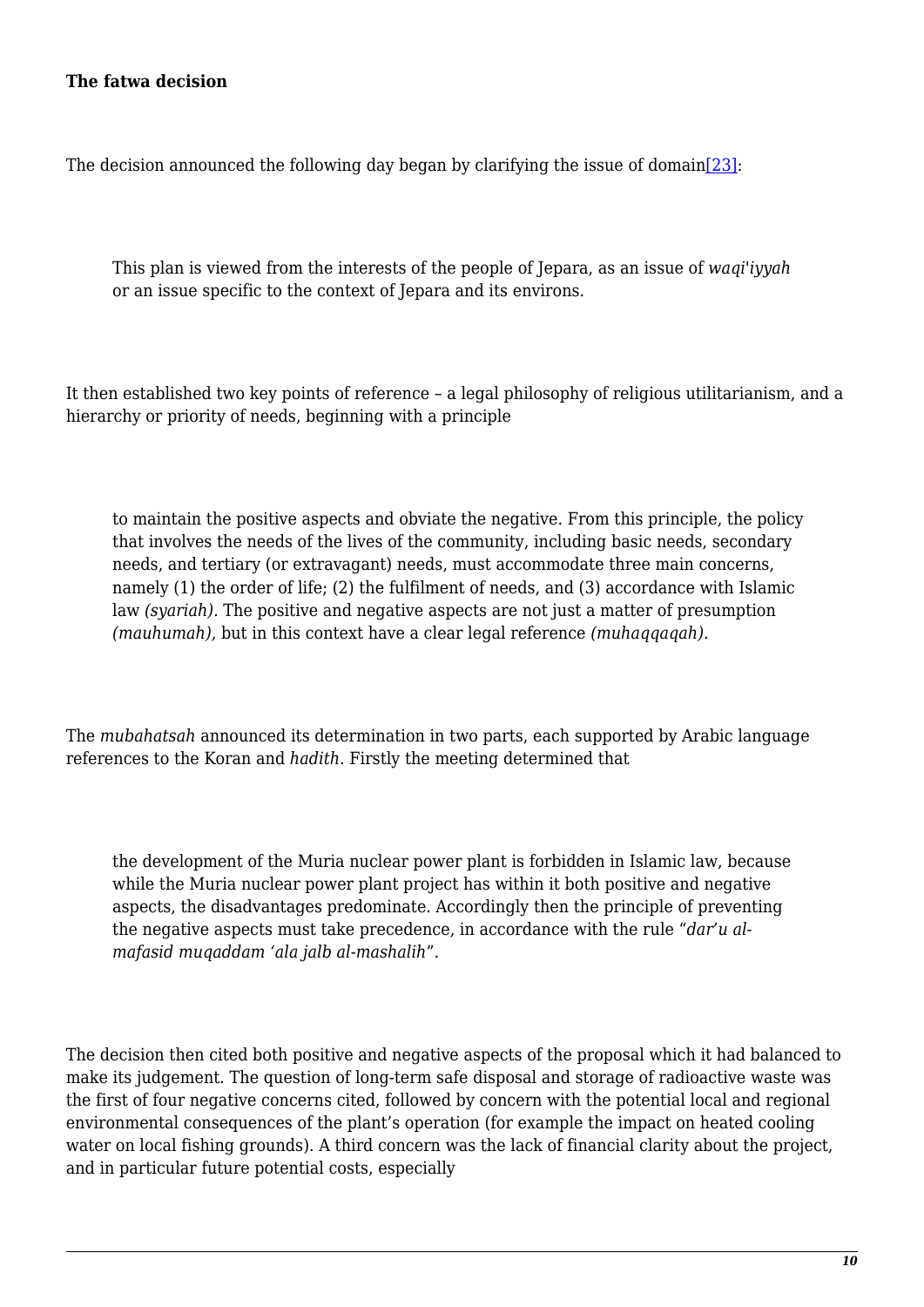if the development is based on a Build, Operate, and Transfer (BOT) model, because that would mean Indonesia will be left with an old and run-down nuclear power station, and must then pay for the cost of decommissioning.

The final negative aspect cited in the decision derived from nationalist concerns about foreign dependence:

Design of the nuclear power station, its technology, its operation and maintenance, all will be in the hands of foreigners, leaving Indonesia dependent. The raw material of nuclear energy, uranium, requires enrichment, and in any case, Indonesia possesses only a small uranium mine with low grade ore. If like Iran, Indonesia attempts to enrich uranium (without nuclear weapons proliferation), as a developing country, it will be obstructed by the west, and will always be dependent on foreign uranium producers.

Three claimed positive aspects of the proposal were cited: the contribution of a nuclear power station to the nation's energy crisis, its contribution to limiting global warming, and its predicted contribution to lowering electricity cost. Each was followed by a summary refutation. The brief comments on cost and climate change were unremarkable, but the refutation of the claimed solution to Indonesia's national energy crisis went beyond arguments about supply and demand similar to those often made in other cases around the world:

The argument that there is an "energy crisis" is a matter of estimation and prediction (*mauhumah* and *dhanni*). The needs that are to be met may be categorised as tertiary or extravagant needs (*tahsiniyyah*) and not secondary (*hajiyyah*) nor primary (*dharuriyyah*) needs.

The framers of the *fatwa* rooted the argument about energy in a classic tradition of Islamic jurisprudence that distinguishes a hierarchy of needs in arguments about public interest. Standard arguments about electricity policy in terms of whether or not shortfalls of supply against predictions of increased demand are correct, or whether conservation measures are adequate are here recast in a culturally and religiously resonant discourse about the validity of needs.

In the second part of their decision in answer to the question of "who is responsible for the wellbeing of the community regarding the Muria nuclear power plant", the decision stated that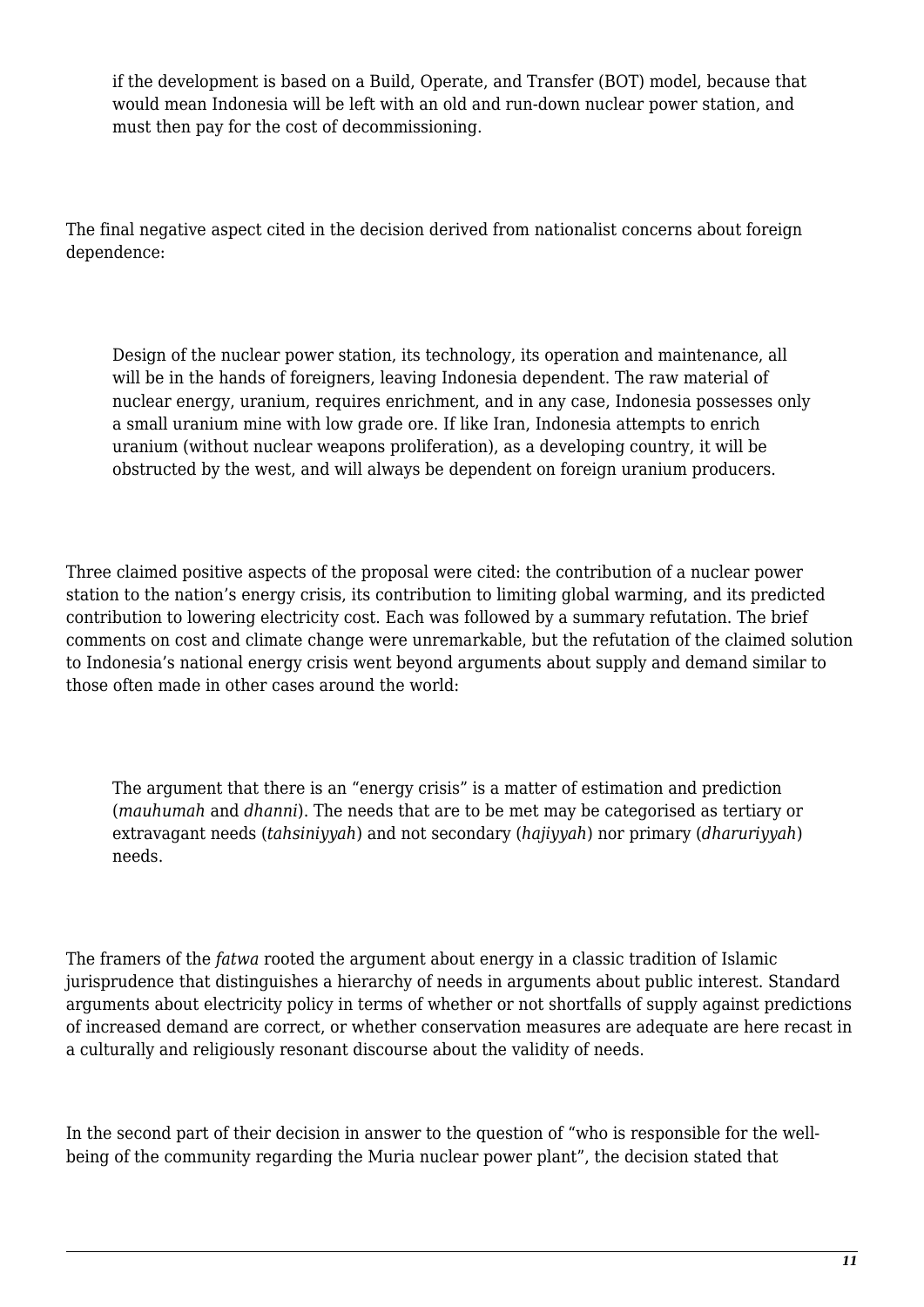Both the government and the people, in proportion to their capacities, have an obligation to stop [the development of the nuclear power station].

There were *kiais* who spoke strongly in favour of the Muria proposal, but not many. Some in the meeting wanted to take the middle ground of a *makruh* judgement, but the final result was clear-cut: as the chair of the Jepara Branch Board of Nahdlatul Ulama, KH Nuruddin Amin, later clarified:

Islamic law is basically neutral towards nuclear energy, neither recommending nor forbidding. The use of nuclear energy in Indonesia will be investigated more deeply by the Central Board of Nahdlatul Ulama. "What was clearly judged to be forbidden [haram] is the Muria nuclear power plant to be developed in Jepara." … The question of other applications of nuclear energy was not part of the discussion by the religious leaders in Jepara. Nuruddin acknowledged that other nuclear power plants may be judged to be neutral. Moreover, nuclear power may bring benefits for health or agriculture or genetic engineering. "Therefore, we will not react negatively in such a case." $[24]$ 

<span id="page-11-0"></span>Amin went on to clarify some aspects of the legal reasoning in *fiqh* considered by the *mubahatsah*:

Apart from other things, the decision is based on the norm of requiring that forbidding damage or negative consequences be placed ahead of obtaining benefits or positive consequences (*dar'ul mafasid muqoddamun 'ala jalbil mashalih*). "Often there are cases where the positive and negative aspects mixed together. The Koran gives the examples of alcohol and gambling, where it is acknowledged there may be positive aspects, but, in the words of the Koran, the sin is greater than its benefits (*itsmuhuma akbaru min naf'ihima*). Accordingly they are judged to be forbidden!"

#### **Responses to the decision**

<span id="page-11-2"></span><span id="page-11-1"></span>The head of Nahdlatul Ulama, the General Chairman of the Central Board of Nahdlatul Ulama (PBNU) KH Hasyim Muzadi, reacted strongly against the decision of the *mubahatsah* organised by the Jepara branch of NU. Hasyim first said that the Muria nuclear project had "caught a cold", and that the government would have to reconsider its plan[.\[25\]](#page-17-5) He then announced that the Central Board would not become involved in the matter, and that in any case, the government's plans were not final, and that the plant would not be built[.\[26\]](#page-17-6) The organisers of the *mubahatsah* had anticipated opposition from within the organisation's Central Board and had formulated their decision with that possibility in mind. Nuruddin Amin explained that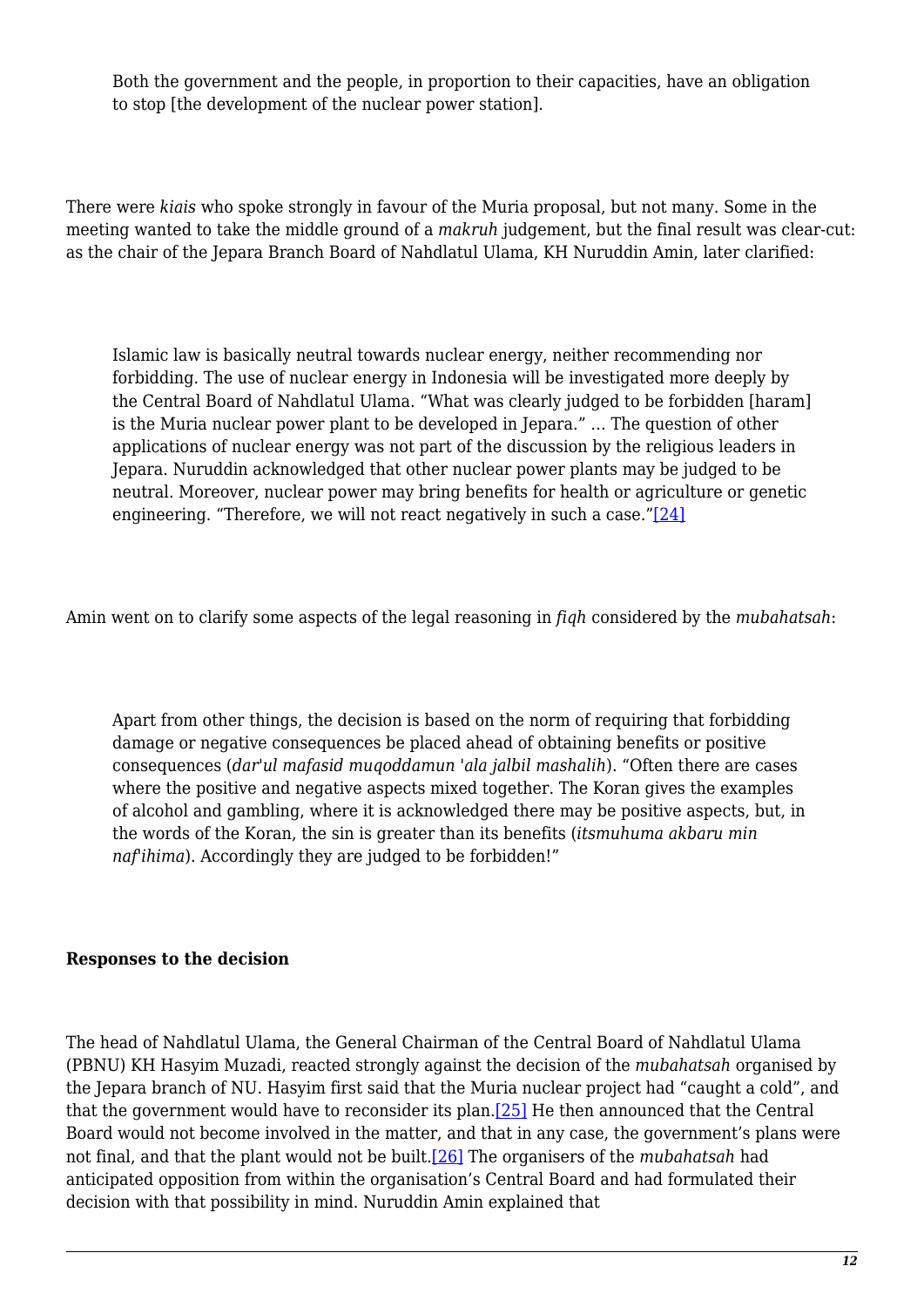This judgment is the result of a public discussion by ulamas organized in accord with the provision that a reasoned decision by *ulamas* is not able to be annulled by another decision (*al-ijtihad laa yunqodlu bi al-ijtihad*). Consequently, since this decision is tied to its context in Jepara, it cannot be annulled by either the Regional Board of Nahdlatul Ulama or the Central Board of Nahdlatul Ulama[.\[27\]](#page-17-7)

<span id="page-12-0"></span>Hasyim made his second statement at his office confronted by several hundred NU villagers from Balong and their supporters wanting to explain their position to the General Chairman. The villagers had come to Jakarta to seek support for their position within NU and from the National Commission on Human Rights (Komnas HAM). They made a decision to not visit the national parliament lest it be represented as a demonstration. They went to Hasyim after staying overnight in the house of former president, and former chairman of NU, Abdurrachman Wahid. Hasyim warned the villagers "not be provoked", saying "there are many [other] interests involved in this matter". The villagers should beware, he said, of being taken in by non-government organisations that did not represent wide sections of the community, and implied that possibly the group facing him was one such. One of the Balong spokespeople presenting their case to Hasyim was Setiawan Sumedi, chair of Persatuan Masyarakat Balong (PMB, Balong Community Association), a teacher in the village. He reported the group's anger at the Chairman's charge, and their sense of his condescension towards them, as well his ignorance of both their case and their relationship to NU. According to Sumedi, Hasyim changed his mind after talking to the group, and they showed him their NU membership cards[.\[28\]](#page-17-8)

<span id="page-12-3"></span><span id="page-12-2"></span><span id="page-12-1"></span>Mainstream foreign media reported widely on the issue[.\[29\]](#page-17-9) Within Indonesia every major newspaper and media outlet in the country reported the *fatwa haram*. Batan's head stressed that final decisions had not yet been mad[e\[30\],](#page-17-10) and promised to further its efforts at consultation with the local and regional community into a better awareness of its true intent.

<span id="page-12-4"></span>In time, though, the response was less benign. Within the village of Balong, a campaign to oust opponents of the nuclear power station plan from key positions in the village's administration began shortly after the NU decision. Representatives of KRATON (Koalisi Rakyat Tolak PLTN, Community Ant-Nuclear Coalition) claimed that "money politics" had entered the village, with a pro-nuclear candidate subsequently unexpectedly elected as village head[.\[31\]](#page-17-11) Despite widespread suggestions, including from the Vice-President, that the Muria proposal will be shelved due to the Jepara controversy, especially in the run-up to the 2009 elections, the head of Batan has called for the government to be resolute and try to stick to its announced plans to call for tenders for the reactor construction in 2008, with construction itself to begin in 2010 and be completed within six years.

#### **The meaning and potential of the nuclear fatwa**

The Jepara *bahtsul masa'il* provides strong support for those, both within Indonesian Islam and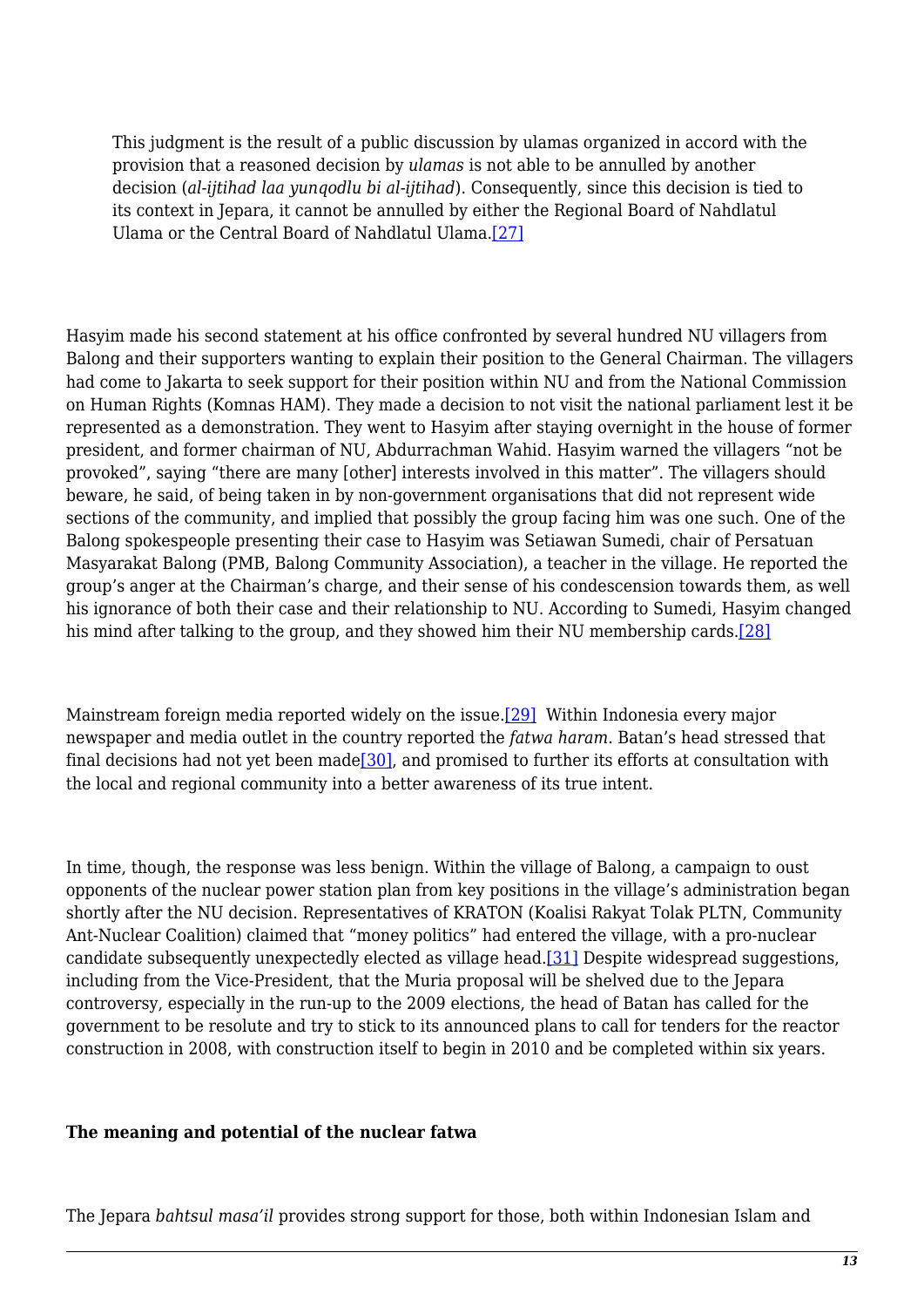amongst those observing it closely, who maintain that ostensibly "traditionalist" socio-religious organisations like Nahdlatul Ulama have a capacity to undertake cultural and political innovation.

The *fatwa* form, including the Indonesian, show us a truly remarkable creative engagement between the texts and contemporary social reality. The *fatawa*-givers provide us with authoritative statements which link classical doctrine to the day-to-day life of the individual Muslim.[\[32\]](#page-17-12)

<span id="page-13-0"></span>To be sure, NU like the *fatwas* handed down by its different parts, is an uneven affair, with varying levels of organisational and investigatory capacity and engagement with urgent social issues, differing social attitudes, and, in the eyes of some, variable degrees of separation from vested interests. One influence clearly evident in the Jepara nuclear power decision was the longterm influence of the process of organisational regeneration that began during the chairmanship of Abdurrachman Wahid in the 1980s. Some of the animus behind General Chairman Hasyim Muzadi's comments about "non-government organisations" reflects a difference of both generation and perception about the role of NU: is it purely a religious organisation, or one with a more pronounced social role? The organisational expansion of NU-related NGOs in a wide-range of social and cultural fields initiated on Wahid's watch was reflected in the strength of community-based opposition in the Muria case. Equally, the stress on cultural Islam is reflected in the pluralism of the regional and national coalitions within which local Central Java NU leaders have placed the organisation.

Islamic jurisprudence itself has been one area in which the cultural Islam paradigm has been formulated and applied. In many respects the Muria *fatwa haram* is a excellent example of the doctrine of "social *fiqh*" promulgated by the president of NU and head of its *shariah* board, M.A.Sahal Mahfudh.

Social fiqh is derived from a view that the solution for complex social problems is the main purpose of Islamic *shari'ah*. The solution to these social problems is for Muslim people to fulfill their responsibilities, with their obligation as Muslims to realize the happiness and advantages for the public interest (*almasâlih al-'âmmah*). In this case, advantages for the public mean the primary need of a certain group of people in a certain area for the sake of supporting the exterior prosperity of that area. The needs may include *darûriyah* (necessary) dimensions or basic needs, which may then become the principle tool to achieve religious salvation, a peaceful mind, and the happiness of ones soul, fete, descendants and wealth.[\[33\]](#page-17-13)

<span id="page-13-1"></span>The stress in the Jepara decision on clarifying the hierarchy of needs and social responsibility in relation to them reflect this view of social *fiqh*: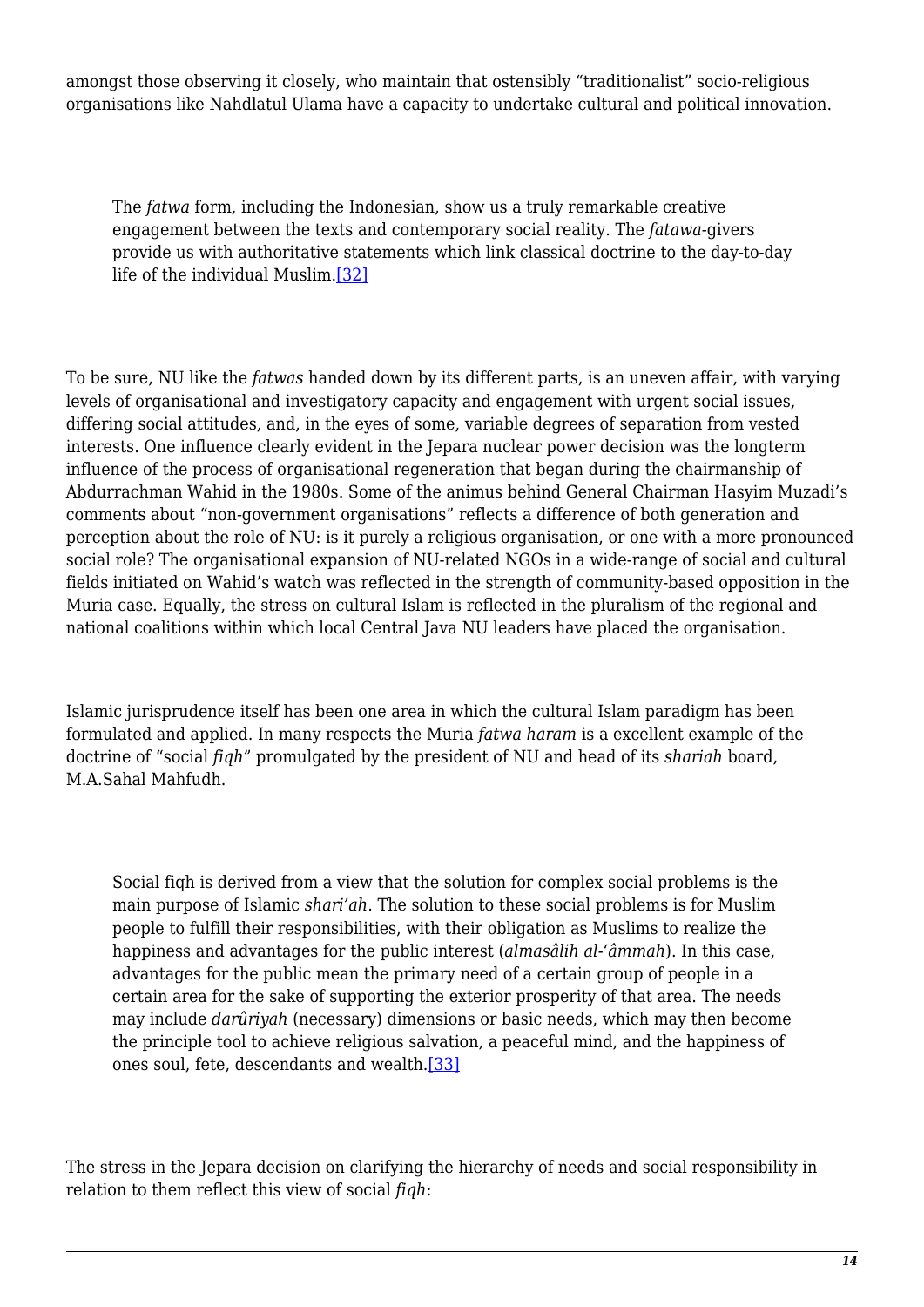<span id="page-14-0"></span>[T]the social *fiqh* paradigm, is based on the notion that *fiqh* must be read in the context of the fulfillment of three human needs. These include primary needs (*darûriyah*), secondary needs (*hâjjiyah*) and supplementary needs (*tahsîniyah*). Social *fiqh* is not only a tool to see events in a clear cut black and white perspective as the *fiqh* perspective is obliged to do, but it also becomes a paradigm of social meaning.[\[34\]](#page-17-14)

In this case, *fiqh* has a dual function, firstly as a tool to measure social reality with *shari'ah* ideals, concluding with the decision of *halal* or *haram* laws, permitted or prohibited; and secondly at the same time it becomes a tool for social engineering. Within the science of law, there is always a dual function; the function of law as social control and as social engineering.[\[35\]](#page-17-15)

<span id="page-14-1"></span>To be sure, as one Muhammadiyah advisor said to me when we discussed the Muria *fatwa haram*, such authoritative determinations can be a two-edged sword, as obvious examples from both Indonesia and a number of sources in the Middle East in recent years make evident. On the other hand, as a tool of communitarian cultural formation in societies where terms like "traditional" and "modern" are both necessary and often absurdly an anachronistic, the creative application of Islamic jurisprudence holds considerable potential beyond its immediate applications[.\[36\]](#page-17-16)

<span id="page-14-2"></span>Abdurrachman Wahid, in his time as head of Nahdlatul Ulama, sketched the commonly held view of traditionalists that

<span id="page-14-3"></span>they are a wholly passive community unable to cope with the dynamic challenges of modernisation, the sort of community that scholars regard as belonging to a dying tradition[.\[37\]](#page-18-0)

<span id="page-14-4"></span>There appears to be no precedent anywhere else in the Islamic world for this innovatory application of Islamic jurisprudence to the question of nuclear power, but we can be sure there will be successors. The question then will be whether the tradition of Islamic jurisprudence, in Indonesia and elsewhere, can begin to address in concrete and particular cases the successor question to that of nuclear power: nuclear weapons[.\[38\]](#page-18-1)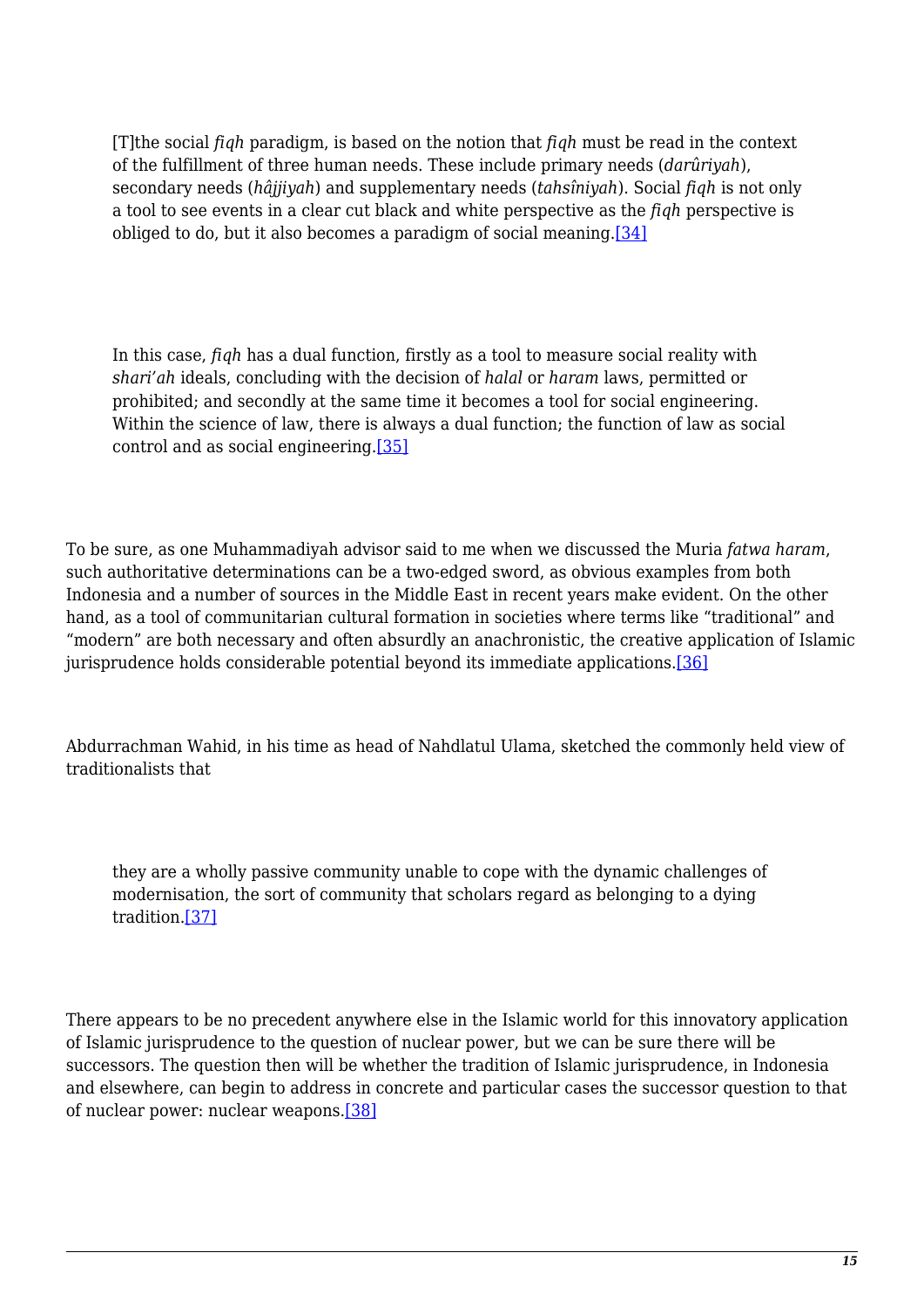## **About the author**

Richard Tanter is Senior Research Associate at Nautilus Institute for Security and Sustainability and Director of the Nautilus Institute at RMIT. He has written widely on Japanese security policy, including ['With Eyes Wide Shut: Japan, Heisei Militarization and the Bush Doctrine'](http://nautilus.rmit.edu.au/publications/japanese-militarization.html) in Melvin Gurtov and Peter Van Ness (eds.), Confronting the Bush Doctrine: Critical Views from the Asia-Pacific, (New York: Routledge, 2005). His most recent book, co-edited with Gerry Van Klinken and Desmond Ball, is Masters of Terror: Indonesia's Military and Violence in East Timor in 1999 [second edition].

Other policy forums by Richard Tanter:

- [The Re-emergence of an Australian nuclear weapons option?](https://nautilus.org/publications/essays/apsnet/policy-forum/2007-2/the-re-emergence-of-an-australian-nuclear-weapons-option/) 29 October 2007, Austral Policy Forum 07-20A
- [The Abuses of Realism and Australian Security Interests: the 2007 Defence Update](https://nautilus.org/publications/essays/apsnet/policy-forum/2007-2/0714a-tanter-html/), Richard Tanter, Austral Policy Forum 07-14A, 12 July 2007.
- [The new security architecture: Binding Japan and Australia, containing China](https://nautilus.org/publications/essays/apsnet/policy-forum/2007-2/0707a-tanter-html/), Richard Tanter, Austral Policy Forum 07-07A, 15 March 2007
- [Ten questions about East Timor for which we need answers](https://nautilus.org/publications/essays/apsnet/policy-forum/2006-2/0618a-tanter-html/), Richard Tanter, Austral Policy Forum 06-18A 8 June 2006
- [The MSDF Indian Ocean deployment blue water militarization in a "normal country",](https://nautilus.org/publications/essays/apsnet/policy-forum/2006-2/0610a-tanter-html/) Richard Tanter, Austral Policy Forum: 06-10A 30 March 2006

Short biography: [Richard Tanter](http://nautilus.rmit.edu.au/staff/richard-tanter.html)

Contact e-mail: richard.tanter@rmit.edu.au.

#### **Endnotes**

<span id="page-15-0"></span>[\[1\]](#page-1-0) Documents relating to the planning of the *bahtsul masa'il* and its decision are available at *[Muria](https://nautilus.org/projects/holding/reframing/aust-ind-nuclear/ind-np/sites/muria/nuclear-fiqh-materials/materials) [nuclear power plant fatwa documents](https://nautilus.org/projects/holding/reframing/aust-ind-nuclear/ind-np/sites/muria/nuclear-fiqh-materials/materials)*, Reframing Australia-Indonesia security project, Nautilus Institute, November 2007. English translations by Richard Tanter.

<span id="page-15-1"></span>[\[2\]](#page-1-1) [Muria nuclear plant 'haram',](http://www.nu.or.id/page.php?lang=en&menu=news_view&news_id=683) *NU Online*, September 3, 2007.

<span id="page-15-2"></span>[\[3\]](#page-1-2) For a brief account of the current debate on the Muria peninsula nuclear power plant proposal see Tom Hyland, [Nuclear reactor plan on shaky ground,](http://www.theage.com.au/news/climate-watch/nuclear-reactor-plan-on-shaky-ground/2007/10/13/1191696239293.html?page=fullpage) The Age, 14 October 2007, and Rizal Sukma, [Indonesia's energy plan: Is nuclear power really the only option?](http://www.wildsingapore.com/news/20070708/070720-1.htm) Straits Times, 20 July 2007.

<span id="page-15-3"></span>[\[4\]](#page-2-0) Interviews with Sumedi Setiawan and Lilo Sunaryo, Balong, Jepara,15 September 2007, and site visit, 15 September 2007.

<span id="page-15-4"></span>[\[5\]](#page-2-1) See Jim Schiller, *Developing Jepara: State and Society in New Order Indonesia*, Monash Asia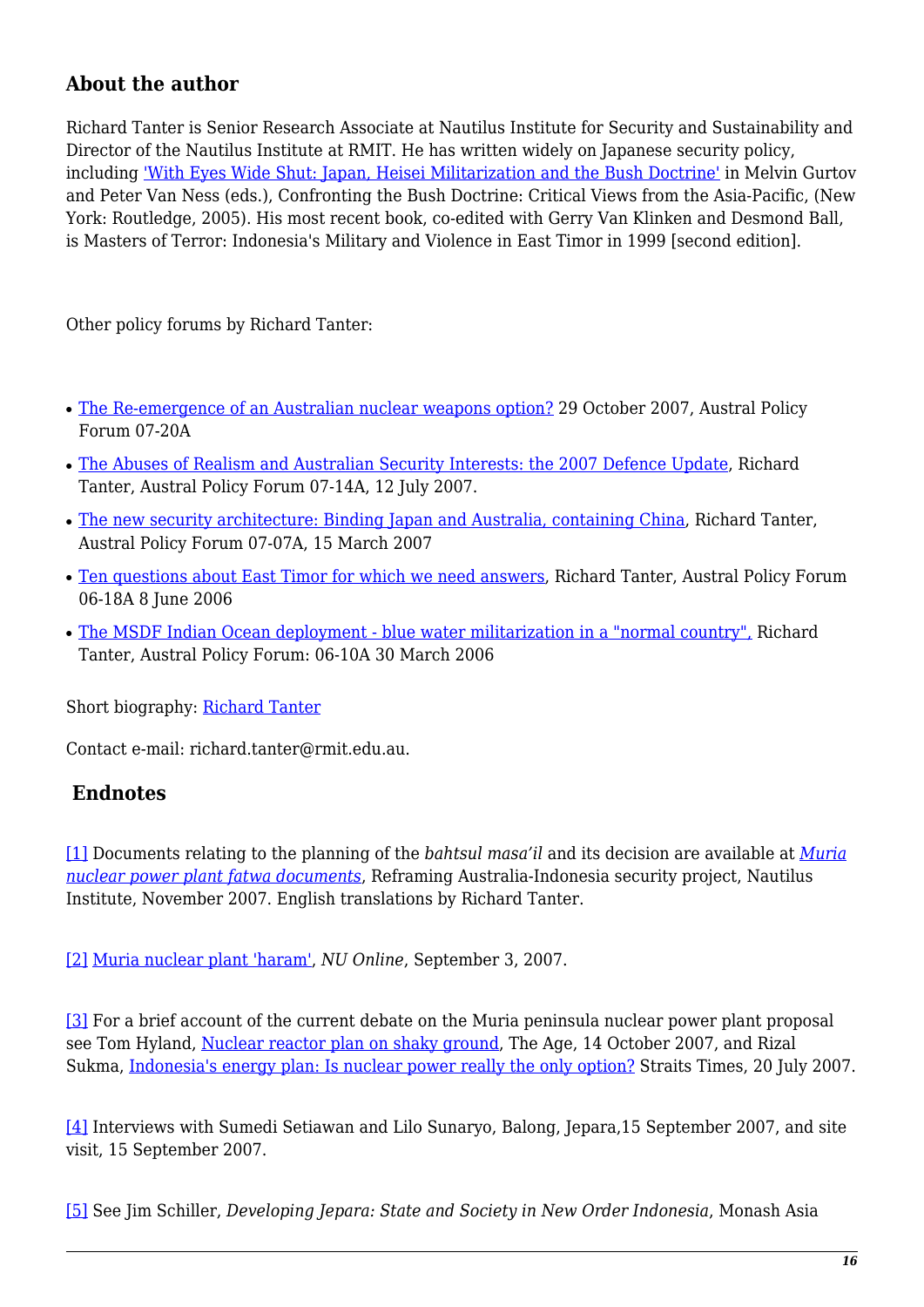Institute, 1996, and Schiller, [Inside Jepara](http://www.insideindonesia.org/edit63/jepara1.htm), *Inside Indonesia*, 63, July 2000.

<span id="page-16-0"></span>[\[6\]](#page-3-0) Greg Fealy, Virginia Hooker and Sally White, "Indonesia", in Greg Fealy and Virginia Hooker, *Voices of Indonesian Islam: A Contemporary Source Book*, Institute of Southeast Asian Studies, 2006, pp. 39-40.

<span id="page-16-1"></span>[\[7\]](#page-3-1) Fealy, Hooker and White, *op.cit*., p. 40.

<span id="page-16-2"></span>[\[8\]](#page-3-2) Michael Laffan, The Fatwa debated? Shura in one Indonesian context, *Islamic Law and Society*, Vol. 12 No. 1 (2005) p. 96.

<span id="page-16-3"></span>[\[9\]](#page-4-0) Fealy, Hooker and White, *op. cit.*, p. 48.

<span id="page-16-4"></span>[\[10\]](#page-4-1) M.B.Hooker, *Indonesian Islam: Social Change through Contemporary Fatawa*, Asian Studies Association of Australia, in association with Allen and Unwin and University of Hawai'i Press, 2003, p. viii.

<span id="page-16-5"></span>[\[11\]](#page-4-2) Nico J.G. Kaptein, "Introduction to *Fatwas* in Indonesia, Theme issue, *Islamic Law and Society* 12, 1 (2005), p. 6.

<span id="page-16-6"></span>[\[12\]](#page-5-0) M.B.Hooker, *op.cit.*, pp. 48 ff. However some other groups and even individual teachers will issue f*atwas* on occasion.

<span id="page-16-7"></span>[\[13\]](#page-5-1) Hooker, p. 249. On fatwas and related "discursive products" issued by the Majelis Ulama Indonesia see Moch. Nur Ichwan, "'*Ulamas'*, State and Politics: Majelis Ulama Indonesia after Suharto", *Islamic Law and Society*, 12, 1 (2005),

<span id="page-16-8"></span>[\[14\]](#page-5-2) These matters are dealt with in detail by M.B.Hooker, *op.cit,* pp. 55-60.

<span id="page-16-9"></span>[\[15\]](#page-5-3) Hooker, *op.cit,* p. 59.

<span id="page-16-10"></span>[\[16\]](#page-6-0) Interview with Nuruddin Amin, Bangsri, 16 September 2007.

<span id="page-16-11"></span>[\[17\]](#page-6-1) For example, [Lembaga Kajian dan Pengembangan Sumber Daya Manusia](http://www.lakpesdam.or.id/) < <http://www.lakpesdam.or.id/>> and [Lembaga Pengembangan Masyarakat Perhimpunan](http://jibis.pnri.go.id/informasi-rujukan/direktori-lembaga-organisasi/thn/2007/bln/01/tgl/30/id/766) [Pengembangan Pesantren dan Masyarakat \(P3M\)](http://jibis.pnri.go.id/informasi-rujukan/direktori-lembaga-organisasi/thn/2007/bln/01/tgl/30/id/766).

<span id="page-16-12"></span>[\[18\]](#page-8-0) Interviews with Sumedi Setiawan, Nuruddin Amin, and Lilo Sunaryo, Balong, Bangsri and Jepara,15-17 September 2007.

<span id="page-16-13"></span>[\[19\]](#page-8-1) Kusmayanto Kadiman, *[Sambutan Menteri Negara Riset dan Teknologi pada Dialog dan](http://www.batan.go.id/tmp_news.php?id_berita=385&db_tbl=Berita) [Mubahatsah 'Alim Ulama NU "PLTN Muria Dalam Perspektif Fiqh](http://www.batan.go.id/tmp_news.php?id_berita=385&db_tbl=Berita)*, 1 September 2007.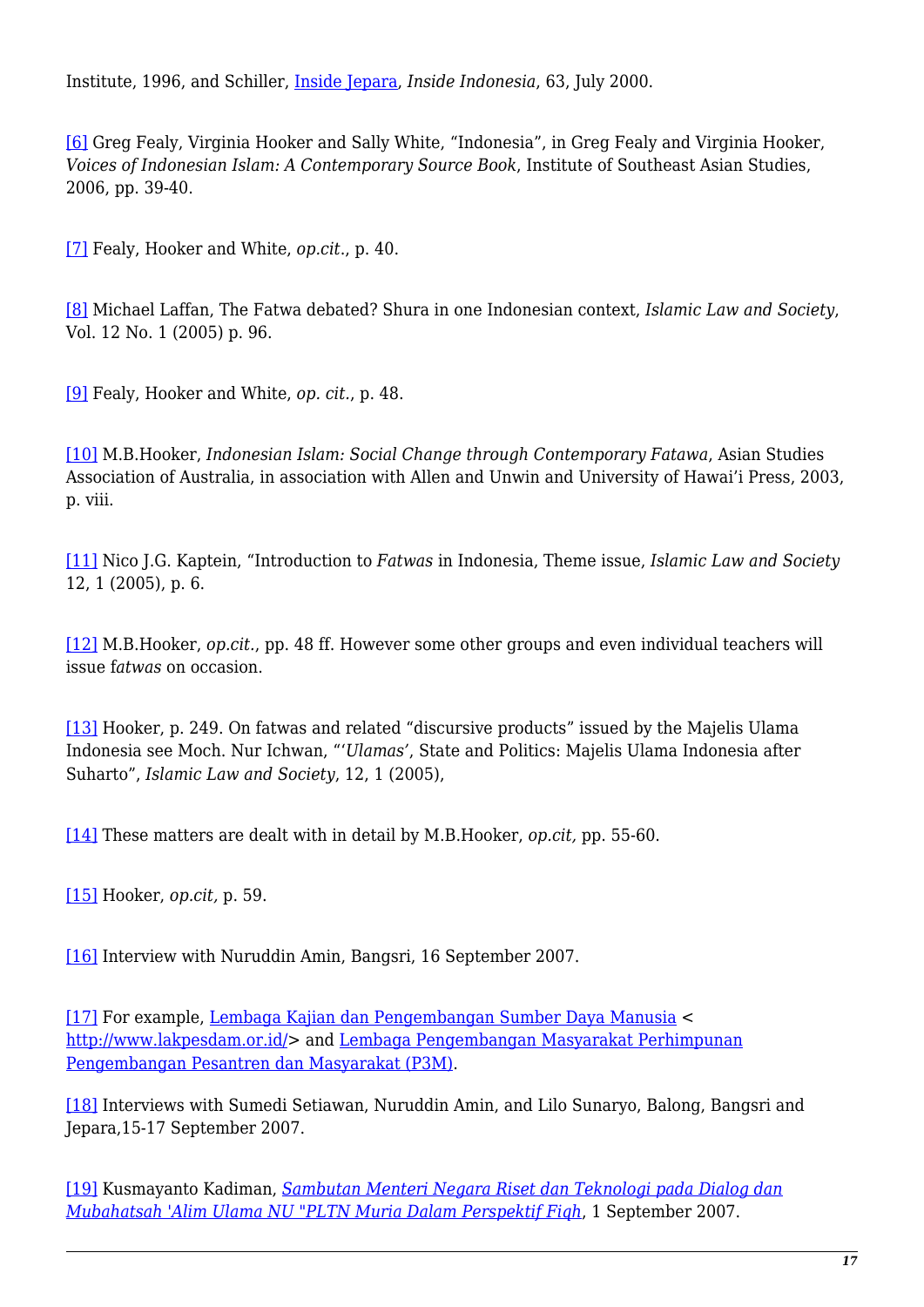<span id="page-17-0"></span>[\[20\]](#page-8-2) Minister Kadiman was expected to speak to the assembled crowd outside the NU building, but did not do so. It was reported that he was concerned he would be "forced" to agree to demands from the Balong villagers to abandon Batan's plans for the Balong site.

<span id="page-17-1"></span>[\[21\]](#page-8-3) For the list of *fiqh* texts approved for NU deliberations see M.B.Hooker, *op.cit.*, p. 57.

<span id="page-17-2"></span>[\[22\]](#page-8-4) M.B.Hooker, *op.cit.*, p. 243. The conventional translation in a number of dictionaries is "the avoidance of which yields merit but the performance of which is not sinful".

<span id="page-17-3"></span>[\[23\]](#page-9-0) *PLTN Muria Dalam Perspektif Fiqh, Panitia Dialog Dan Mubahatsah 'Alim Ulama: PLTN Muria Dalam Perspektif Fiqh* [\[The decision of religious scholars: the Muria nuclear power plant –](https://nautilus.org/projects/holding/reframing/aust-ind-nuclear/ind-np/sites/muria/nuclear-fiqh-materials/documents-english/the-decision-of-religious-scholars-the-muria-nuclear-power-plant-forbidden) [forbidden](https://nautilus.org/projects/holding/reframing/aust-ind-nuclear/ind-np/sites/muria/nuclear-fiqh-materials/documents-english/the-decision-of-religious-scholars-the-muria-nuclear-power-plant-forbidden)].

<span id="page-17-4"></span>[\[24\]](#page-11-0) *Klarifikasi Keharaman PLTN Muria: Substansi "Nuklir"-Nya Mubah, "PLTN Muria"-Nya Haram*, [\[Clarification of the judgment that the Muria Nuclear Power Plant is prohibited: Nuclear energy as](https://nautilus.org/projects/holding/reframing/aust-ind-nuclear/ind-np/sites/muria/nuclear-fiqh-materials/documents-english/clarification-of-the-muria-fatwa-haram-judgment) [such is neutral, but the Muria nuclear power plant is forbidden](https://nautilus.org/projects/holding/reframing/aust-ind-nuclear/ind-np/sites/muria/nuclear-fiqh-materials/documents-english/clarification-of-the-muria-fatwa-haram-judgment)], KH Nuruddin Amin, n.d.

<span id="page-17-5"></span>[\[25\]](#page-11-1) [PBNU: PLTN Muria 'Masuk Angin',](http://www.nu.or.id/page.php?lang=id&menu=news_view&news_id=10188) *NU Online*, 5 September 2007.

<span id="page-17-6"></span>[\[26\]](#page-11-2) [Hasyim calls on residents not to be provoked,](http://www.nu.or.id/page.php?lang=en&menu=news_view&news_id=691) *NU Online*, September 8, 2007.

<span id="page-17-7"></span>[\[27\]](#page-12-0) *Klarifikasi Keharaman PLTN Muria, [\[Clarification\]](https://nautilus.org/projects/holding/reframing/aust-ind-nuclear/ind-np/sites/muria/nuclear-fiqh-materials/documents-english/clarification-of-the-muria-fatwa-haram-judgment) op.cit*.

<span id="page-17-8"></span>[\[28\]](#page-12-1) Interview with Setiawan Sumedi, Balong, 16 September 2007.

<span id="page-17-10"></span><span id="page-17-9"></span>[\[29\]](#page-12-2) For example, see the Reuters wire service story: [Indonesian clerics say nuclear plant forbidden](http://in.reuters.com/article/worldNews/idINIndia-29307620070903), *Reuters*, 3 September 2007. [\[30\]](#page-12-3) [Menteri Ristek: Fatwa Haram PLTN Muria Bagian Pembelajaran](http://www.tempointeraktif.com/hg/nasional/2007/09/03/brk,20070903-106763,id.html) [Publik](http://www.tempointeraktif.com/hg/nasional/2007/09/03/brk,20070903-106763,id.html)*, Tempo Interaktif*, 3 September 2007.

<span id="page-17-11"></span>[\[31\]](#page-12-4) [Calon Petinggi Balong Teken Kontrak Anti-PLTN](http://www.suaramerdeka.com/harian/0710/26/mur05.htm), *Suara Merdeka*, 26 October 2007.

<span id="page-17-12"></span>[\[32\]](#page-13-0) M.B.Hooker, *op.cit*., p.ix.

<span id="page-17-13"></span>[\[33\]](#page-13-1) M.A Sahal Mahfudh, [Social Fiqh: An Attempt to Expand](http://www.icipglobal.org/index.php?option=com_content&task=section&id=4&Itemid=85) *[Qawli](http://www.icipglobal.org/index.php?option=com_content&task=section&id=4&Itemid=85)* [and](http://www.icipglobal.org/index.php?option=com_content&task=section&id=4&Itemid=85) *[Manhaji](http://www.icipglobal.org/index.php?option=com_content&task=section&id=4&Itemid=85)* [Paradigm,](http://www.icipglobal.org/index.php?option=com_content&task=section&id=4&Itemid=85) *ICIP Journal*, Vol I, No.1 Jan - Apr 2004, p. 4.

<span id="page-17-14"></span>[\[34\]](#page-14-0) M.A Sahal Mahfudh, op.cit. p. 5.

<span id="page-17-15"></span>[\[35\]](#page-14-1) M.A Sahal Mahfudh, op.cit. p. 9.

<span id="page-17-16"></span>[\[36\]](#page-14-2) The social *fiqh* position and the cultural islam stream it represents is by no means a dominant